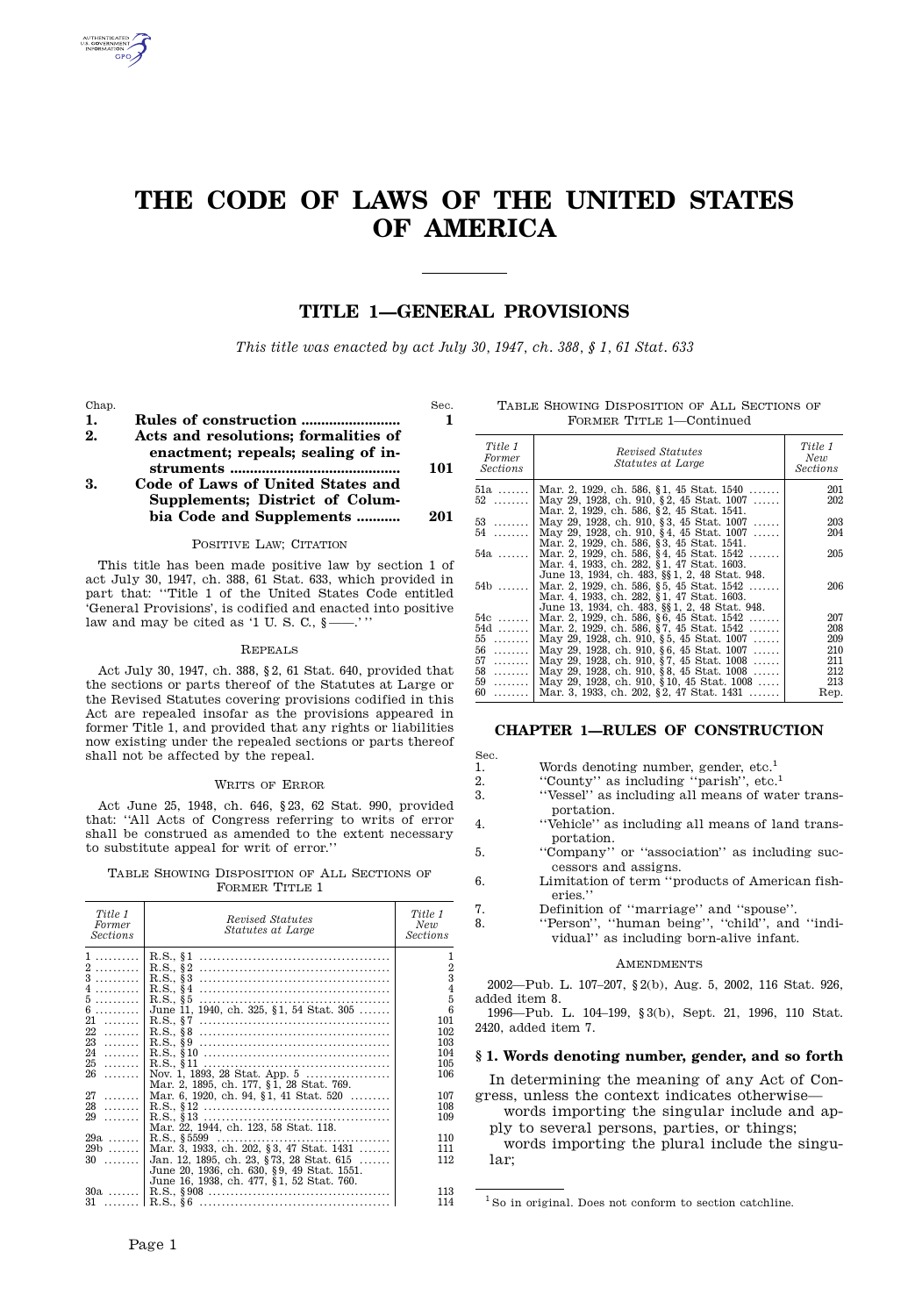words importing the masculine gender include the feminine as well;

words used in the present tense include the future as well as the present;

the words "insane" and "insane person" shall include every idiot, insane person, and person non compos mentis;

the words "person" and "whoever" include cor porations, companies, associations, firms, part nerships, societies, and joint stock companies, as well as individuals;

"officer" includes any person authorized by law to perform the duties of the office;

"signature" or "subscription" includes a mark when the person making the same intended it as such;

"oath" includes affirmation, and "sworn" in cludes affirmed;

"writing" includes printing and typewriting and reproductions of visual symbols by photo graphing, multigraphing, mimeographing, manifolding, or otherwise.

(July 30, 1947, ch. 388, 61 Stat. 633; June 25, 1948, ch. 645, § 6, 62 Stat. 859; Oct. 31, 1951, ch. 655, § 1, 65 Stat. 710; Pub. L. 112–231, § 2(a), Dec. 28, 2012, 126 Stat. 1619.)

#### **AMENDMENTS**

2012—Pub. L. 112–231, in fifth clause after opening clause, struck out "and 'lunatic' " before "shall include every" and "lunatic," before "insane person,".

1951—Act Oct. 31, 1951, substituted, in fourth clause af ter opening clause, "used" for "use".

1948—Act June 25, 1948, included "tense", "whoever", "signature", "subscription", "writing" and a broader definition of "person".

#### SHORT TITLE OF 2012 AMENDMENT

Pub. L. 112–231, § 1, Dec. 28, 2012, 126 Stat. 1619, pro vided that: "This Act [amending this section and sec-<br>tions 92a, 215, and 215a of Title 12, Banks and Banking] Act may be cited as the '21st Century Language Act of 2012'.'

#### SHORT TITLE OF 2002 AMENDMENT

Pub. L. 107–207, § 1, Aug. 5, 2002, 116 Stat. 926, provided that: "This Act [enacting section 8 of this title] may be cited as the 'Born-Alive Infants Protection Act of 2002'."

#### SHORT TITLE OF 1996 AMENDMENT

Pub. L. 104–199, § 1, Sept. 21, 1996, 110 Stat. 2419, pro vided that: "This Act [enacting section 7 of this title and section 1738C of Title 28, Judiciary and Judicial Procedure] may be cited as the 'Defense of Marriage Act'."

#### References in Pub. L. 115–245

Pub. L. 115–245, § 3, Sept. 28, 2018, 132 Stat. 2981, pro vided that: "Except as expressly provided otherwise, any reference to 'this Act' contained in any division of this Act [Department of Defense and Labor, Health and Hu man Services, and Education Appropriations Act, 2019 and Continuing Appropriations Act, 2019, see Tables for classification] shall be treated as referring only to the provisions of that division.'

# References in Pub. L. 115–244

Pub. L. 115–244, § 3, Sept. 21, 2018, 132 Stat. 2897, pro vided that: "Except as expressly provided otherwise, any reference to 'this Act' contained in any division of this Act [Energy and Water, Legislative Branch, and Military Construction and Veterans Affairs Appropriations Act, 2019, see Tables for classification] shall be treated as referring only to the provisions of that division."

# References in Pub. L. 115–141

Pub. L. 115–141, § 3, Mar. 23, 2018, 132 Stat. 350, provided that: "Except as expressly provided otherwise, any reference to 'this Act' contained in any division of this Act [Consolidated Appropriations Act, 2018, see Tables for clas sification] shall be treated as referring only to the provi sions of that division."

# References in Pub. L. 115–56

Pub. L. 115–56, § 3, Sept. 8, 2017, 131 Stat. 1129, provided that: "Except as expressly provided otherwise, any ref erence to 'this Act' contained in any division of this Act [Continuing Appropriations Act, 2018 and Supplemental Appropriations for Disaster Relief Requirements Act, 2017, see Tables for classification] shall be treated as referring only to the provisions of that division."

#### References in Pub. L. 115–31

Pub. L. 115–31, § 3, May 5, 2017, 131 Stat. 137, provided that: "Except as expressly provided otherwise, any ref erence to 'this Act' contained in any division of this Act [Consolidated Appropriations Act, 2017, see Tables for clas sification] shall be treated as referring only to the provi sions of that division."

# References in Pub. L. 114–113

Pub. L. 114–113, § 3, Dec. 18, 2015, 129 Stat. 2244, pro vided that: "Except as expressly provided otherwise, any reference to 'this Act' contained in any division of this Act [Consolidated Appropriations Act, 2016, see Tables for classification] shall be treated as referring only to the provisions of that division."

# References in Pub. L. 114–94

Pub. L. 114–94, div. A, § 1004, Dec. 4, 2015, 129 Stat. 1322, provided that: "Except as expressly provided otherwise, any reference to 'this Act' contained in this division [see Tables for classification] shall be treated as referring only to the provisions of this division."

#### References in Pub. L. 113–235

Pub. L. 113–235, § 3, Dec. 16, 2014, 128 Stat. 2132, pro vided that: "Except as expressly provided otherwise, any reference to 'this Act' contained in any division of this Act [Consolidated and Further Continuing Appropriations Act, 2015, see Tables for classification] shall be treated as referring only to the provisions of that division."

# References in Pub. L. 113–76

Pub. L. 113–76, § 3, Jan. 17, 2014, 128 Stat. 7, provided that: "Except as expressly provided otherwise, any ref erence to 'this Act' contained in any division of this Act [Consolidated Appropriations Act, 2014, see Tables for clas sification] shall be treated as referring only to the provi sions of that division."

#### References in Pub. L. 113–67

Pub. L. 113–67, div. A, § 1(c), Dec. 26, 2013, 127 Stat. 1166, provided that: "Except as expressly provided otherwise, any reference to 'this Act' contained in any division of this Act [Bipartisan Budget Act of 2013, see Tables for classification] shall be treated as referring only to the provisions of that division."

#### References in Pub. L. 113–6

Pub. L. 113–6, § 3, Mar. 26, 2013, 127 Stat. 199, provided that: "Except as expressly provided otherwise, any ref erence to 'this Act' contained in division A, B, C, D, or E of this Act [Consolidated and Further Continuing Appro priations Act, 2013, see Tables for classification] shall be treated as referring only to the provisions of that divi sion."

#### References in Pub. L. 112–74

Pub. L. 112–74, § 3, Dec. 23, 2011, 125 Stat. 787, provided that: "Except as expressly provided otherwise, any ref erence to 'this Act' contained in any division of this Act [Consolidated Appropriations Act, 2012, see Tables for clas sification] shall be treated as referring only to the provi sions of that division."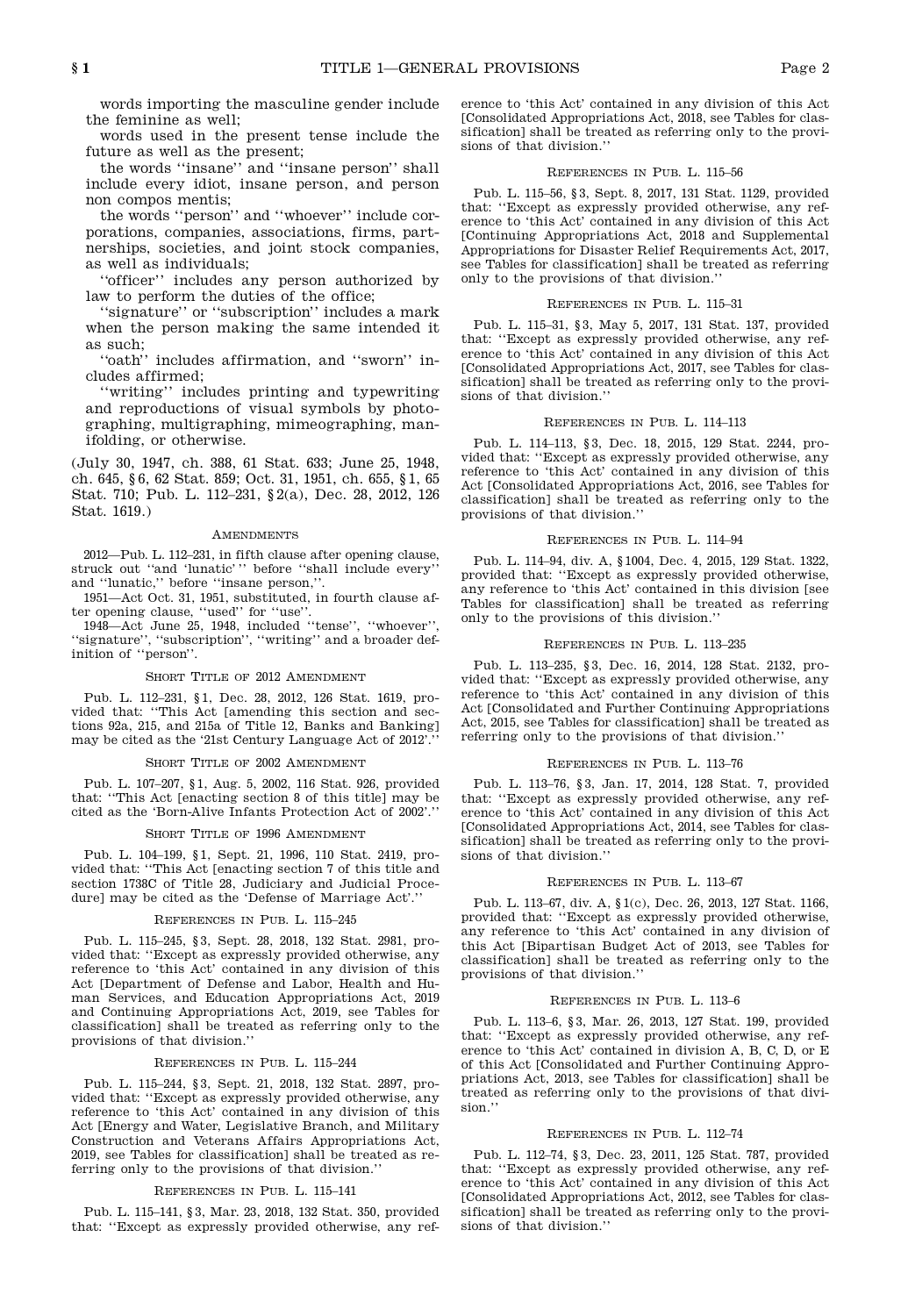#### References in Pub. L. 112–55

Pub. L. 112–55, § 3, Nov. 18, 2011, 125 Stat. 552, provided that: "Except as expressly provided otherwise, any ref erence to 'this Act' contained in any division of this Act [Consolidated and Further Continuing Appropriations Act, 2012, see Tables for classification] shall be treated as referring only to the provisions of that division."

#### References in Pub. L. 112–10

Pub. L. 112–10, div. A, title IX, § 9015, Apr. 15, 2011, 125 Stat. 102, provided that: "Any reference to 'this Act' in this division [Department of Defense Appropriations Act, 2011, see Tables for classification] shall apply solely to this division."

#### References in Pub. L. 111–118

Pub. L. 111–118, § 3, Dec. 19, 2009, 123 Stat. 3409, pro vided that: "Except as expressly provided otherwise, any reference to 'this Act' contained in any division of this Act [Department of Defense Appropriations Act, 2010, see Tables for classification] shall be treated as referring only to the provisions of that division."

# References in Pub. L. 111–117

Pub. L. 111–117, § 3, Dec. 16, 2009, 123 Stat. 3035, pro vided that: "Except as expressly provided otherwise, any reference to 'this Act' contained in any division of this Act [Consolidated Appropriations Act, 2010, see Tables for classification] shall be treated as referring only to the provisions of that division."

#### References in Pub. L. 111–8

Pub. L. 111–8, § 3, Mar. 11, 2009, 123 Stat. 525, provided that: "Except as expressly provided otherwise, any ref erence to 'this Act' contained in any division of this Act [Omnibus Appropriations Act, 2009, see Tables for classification] shall be treated as referring only to the provi sions of that division."

# References in Pub. L. 111–5

Pub. L. 111–5, §4, Feb. 17, 2009, 123 Stat. 116, provided pub.<br>that: "Except as expressly provided otherwise, any ref-<br>that: " erence to 'this Act' contained in any division of this Act [American Recovery and Reinvestment Act of 2009, see Tables for classification] shall be treated as referring only to the provisions of that division."

#### References in Pub. L. 110–329

Pub. L. 110–329, § 3, Sept. 30, 2008, 122 Stat. 3574, pro vided that: "Except as expressly provided otherwise, any reference to 'this Act' or 'this joint resolution' contained in any division of this Act [Consolidated Security, Dis aster Assistance, and Continuing Appropriations Act, 2009, see Tables for classification] shall be treated as referring only to the provisions of that division."

#### References in Pub. L. 110–161

Pub. L. 110–161, § 3, Dec. 26, 2007, 121 Stat. 1845, pro vided that: "Except as expressly provided otherwise, any reference to 'this Act' contained in any division of this Act [Consolidated Appropriations Act, 2008, see Tables for classification] shall be treated as referring only to the provisions of that division."

#### References in Pub. L. 110–116

Pub. L. 110–116, § 2, Nov. 13, 2007, 121 Stat. 1295, provided that: "Except as expressly provided otherwise, any ref erence to 'this Act' contained in any division of this Act [see Tables for classification] shall be treated as refer encing only to the provisions of that division."

#### References in Pub. L. 109–289

Pub. L. 109–289, div. A, title VIII, § 8112, Sept. 29, 2006, 120 Stat. 1299, provided that: "Except as expressly pro vided otherwise, any reference to 'this Act' contained in this division [Department of Defense Appropriations Act, 2007, see Tables for classification] shall be referring only to the provisions of this division."

#### References in Pub. L. 109–148

Pub. L. 109–148, div. B, title V, § 5002, Dec. 30, 2005, 119 Stat. 2813, provided that: "Except as expressly provided otherwise, any reference to 'this Act' contained in either division A [Department of Defense Appropriations Act, 2006, see Tables for classification] or division B [Emer gency Supplemental Appropriations Act to Address Hur ricanes in the Gulf of Mexico and Pandemic Influenza, 2006, see Tables for classification] shall be treated as referring only to the provisions of that division."

#### References in Pub. L. 109–115

Pub. L. 109–115, div. A, title VIII, § 847, Nov. 30, 2005, 119 Stat. 2507, provided that: "Except as expressly provided otherwise, any reference to 'this Act' contained in this division [Transportation, Treasury, Housing and Urban Development, the Judiciary, and Independent Agencies Ap propriations Act, 2006, see Tables for classification] shall be treated as referring only to the provisions of this di vision."

# References in Pub. L. 108–447

Pub. L. 108–447, § 3, Dec. 8, 2004, 118 Stat. 2810, provided that: "Except as expressly provided otherwise, any ref erence to 'this Act' contained in any division of this Act [Consolidated Appropriations Act, 2005, see Tables for clas sification] shall be treated as referring only to the provi sions of that division."

#### References in Pub. L. 108–199

Pub. L. 108–199, § 3, Jan. 23, 2004, 118 Stat. 4, provided that: "Except as expressly provided otherwise, any ref erence to 'this Act' contained in any division of this Act [Consolidated Appropriations Act, 2004, see Tables for clas sification] shall be treated as referring only to the provi sions of that division '

# References in Pub. L. 108–7

Pub. L. 108–7, § 3, Feb. 20, 2003, 117 Stat. 12, provided that: "Except as expressly provided otherwise, any ref erence to 'this Act' contained in any division of this joint resolution [Consolidated Appropriations Resolution, 2003, see Tables for classification] shall be treated as referring only to the provisions of that division."

#### CONTINENTAL UNITED STATES

Pub. L. 86–70, § 48, June 25, 1959, 73 Stat. 154, provided that: "Whenever the phrase 'continental United States' is used in any law of the United States enacted after the date of enactment of this Act [June 25, 1959], it shall mean the 49 States on the North American Continent and the District of Columbia, unless otherwise expressly pro vided."

# **§ 2. "County" as including "parish", and so forth**

The word "county" includes a parish, or any other equivalent subdivision of a State or Terri tory of the United States.

(July 30, 1947, ch. 388, 61 Stat. 633.)

# **§ 3. "Vessel" as including all means of water transportation**

The word "vessel" includes every description of watercraft or other artificial contrivance used, or capable of being used, as a means of transporta tion on water.

(July 30, 1947, ch. 388, 61 Stat. 633.)

# **§ 4. "Vehicle" as including all means of land transportation**

The word "vehicle" includes every description of carriage or other artificial contrivance used, or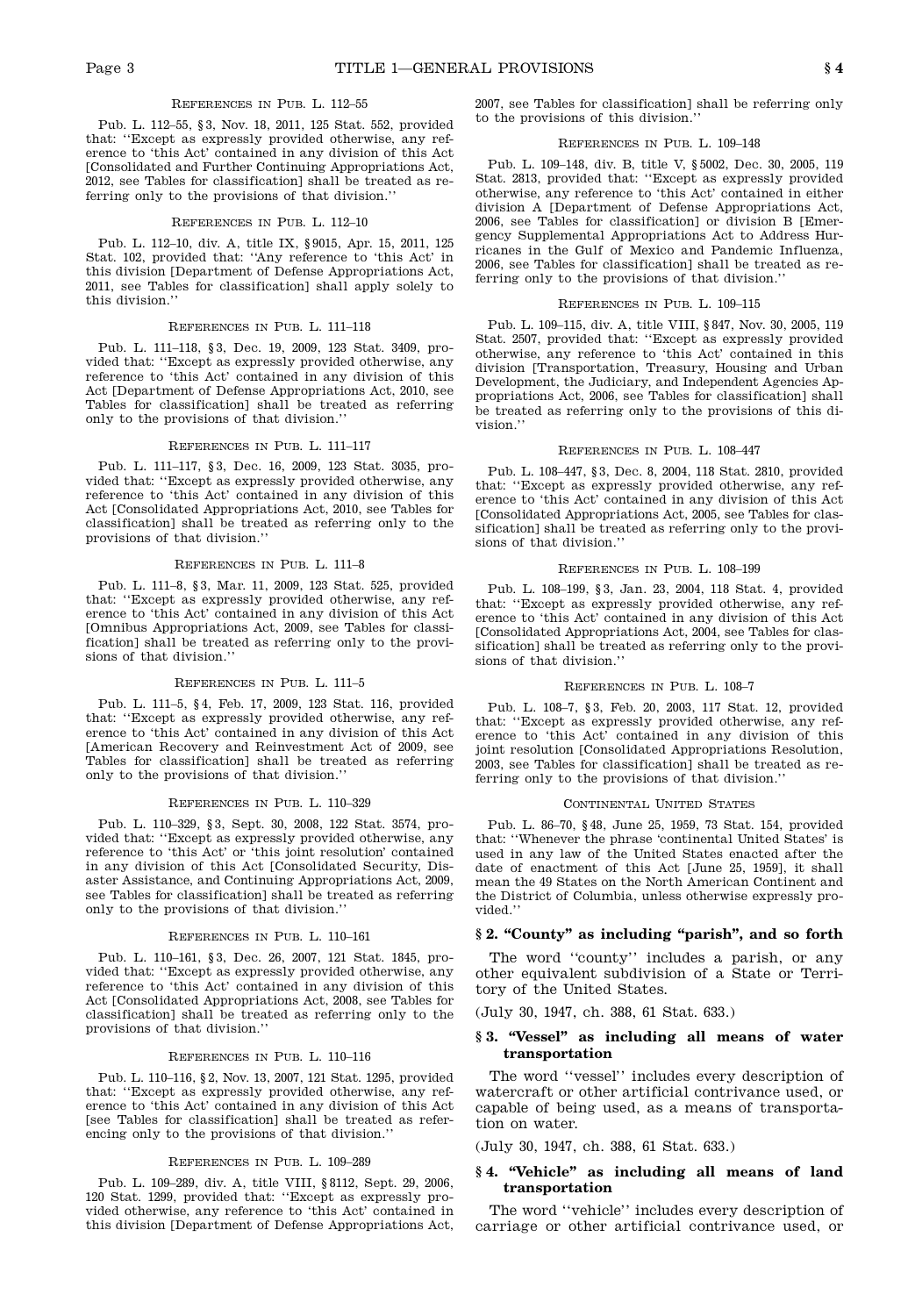Sec.

capable of being used, as a means of transporta tion on land.

(July 30, 1947, ch. 388, 61 Stat. 633.)

# **§ 5. "Company" or "association" as including successors and assigns**

The word "company" or "association", when used in reference to a corporation, shall be deemed to embrace the words "successors and assigns of such company or association", in like manner as if these last-named words, or words of similar import, were expressed.

(July 30, 1947, ch. 388, 61 Stat. 633.)

# **§ 6. Limitation of term "products of American fisheries"**

Wherever, in the statutes of the United States  $\frac{103}{104}$ . or in the rulings, regulations, or interpretations  $\frac{101}{105}$ . of various administrative bureaus and agencies of the United States there appears or may appear the term "products of American fisheries" said 106b.<br>term shall not include fresh or frozen fish fillets 107 term shall not include fresh or frozen fish fillets, fresh or frozen fish steaks, or fresh or frozen slices of fish substantially free of bone (including any  $\frac{108}{109}$ of the foregoing divided into sections), produced in a foreign country or its territorial waters, in  $_{110}$ whole or in part with the use of the labor of per- 111. sons who are not residents of the United States. 112.

(July 30, 1947, ch. 388, 61 Stat. 634.)

# **§ 7. Definition of "marriage" and "spouse"**

In determining the meaning of any Act of Con gress, or of any ruling, regulation, or interpreta tion of the various administrative bureaus and agencies of the United States, the word "mar riage" means only a legal union between one man 114. and one woman as husband and wife, and the word "spouse" refers only to a person of the opposite sex who is a husband or a wife.

(Added Pub. L. 104–199, § 3(a), Sept. 21, 1996, 110 Stat. 2419.)

#### CONSTITUTIONALITY

For information regarding constitutionality of this sec tion, as added by section 3(a) of Pub. L. 104–199, see Con gressional Research Service, The Constitution of the United States of America: Analysis and Interpretation, Appen dix 1, Acts of Congress Held Unconstitutional in Whole or in Part by the Supreme Court of the United States.

# **§ 8. "Person", "human being", "child", and "individual" as including born-alive infant**

(a) In determining the meaning of any Act of Congress, or of any ruling, regulation, or inter pretation of the various administrative bureaus and agencies of the United States, the words "per son", "human being", "child", and "individual", shall include every infant member of the species homo sapiens who is born alive at any stage of development.

(b) As used in this section, the term "born alive", with respect to a member of the species homo sapiens, means the complete expulsion or extrac tion from his or her mother of that member, at any stage of development, who after such expul sion or extraction breathes or has a beating heart, pulsation of the umbilical cord, or definite move ment of voluntary muscles, regardless of whether the umbilical cord has been cut, and regardless of

whether the expulsion or extraction occurs as a result of natural or induced labor, cesarean sec tion, or induced abortion.

(c) Nothing in this section shall be construed to affirm, deny, expand, or contract any legal status or legal right applicable to any member of the species homo sapiens at any point prior to being "born alive" as defined in this section.

(Added Pub. L. 107–207, § 2(a), Aug. 5, 2002, 116 Stat. 926.)

# **CHAPTER 2—ACTS AND RESOLUTIONS; FOR-MALITIES OF ENACTMENT; REPEALS; SEALING OF INSTRUMENTS**

- 101. Enacting clause.<br>102. Resolving clause
	- Resolving clause.
	- Enacting or resolving words after first section.
	- Numbering of sections; single proposition.
	- Title of appropriation Acts.
	- Printing bills and joint resolutions.
	- Promulgation of laws.
	- Amendments to Constitution.
	- Parchment or paper for printing enrolled bills or resolutions.
	- Repeal of repealing act.
	- Repeal of statutes as affecting existing liabilities.
	- Saving clause of Revised Statutes.
	- Repeals as evidence of prior effectiveness. Statutes at Large; contents; admissibility in
- evidence. 112a. United States Treaties and Other International
	- Agreements; contents; admissibility in evi dence.
	- United States international agreements; transmission to Congress.
- "Little and Brown's" edition of laws and treaties; slip laws; Treaties and Other Interna tional Act <sup>1</sup> Series; admissibility in evidence.
- Sealing of instruments.

# **AMENDMENTS**

1972—Pub. L. 92–403, § 2, Aug. 22, 1972, 86 Stat. 619, add ed item 112b.

1966—Pub. L. 89–497, § 2, July 8, 1966, 80 Stat. 271, in serted "slip laws; Treaties and Other International Acts Series;" in item 113.

1951—Act Oct. 31, 1951, ch. 655, § 2(a), 65 Stat. 710, added items 106a and 106b.

1950—Act Sept. 23, 1950, ch. 1001, § 3, 64 Stat. 980, added item 112a.

# **§ 101. Enacting clause**

The enacting clause of all Acts of Congress shall be in the following form: "Be it enacted by the Senate and House of Representatives of the United States of America in Congress assembled."

(July 30, 1947, ch. 388, 61 Stat. 634.)

# **§ 102. Resolving clause**

The resolving clause of all joint resolutions shall be in the following form: "Resolved by the Senate and House of Representatives of the United States of America in Congress assembled."

(July 30, 1947, ch. 388, 61 Stat. 634.)

# **§ 103. Enacting or resolving words after first section**

No enacting or resolving words shall be used in any section of an Act or resolution of Congress except in the first.

<sup>&</sup>lt;sup>1</sup> So in original. Does not conform to section catchline.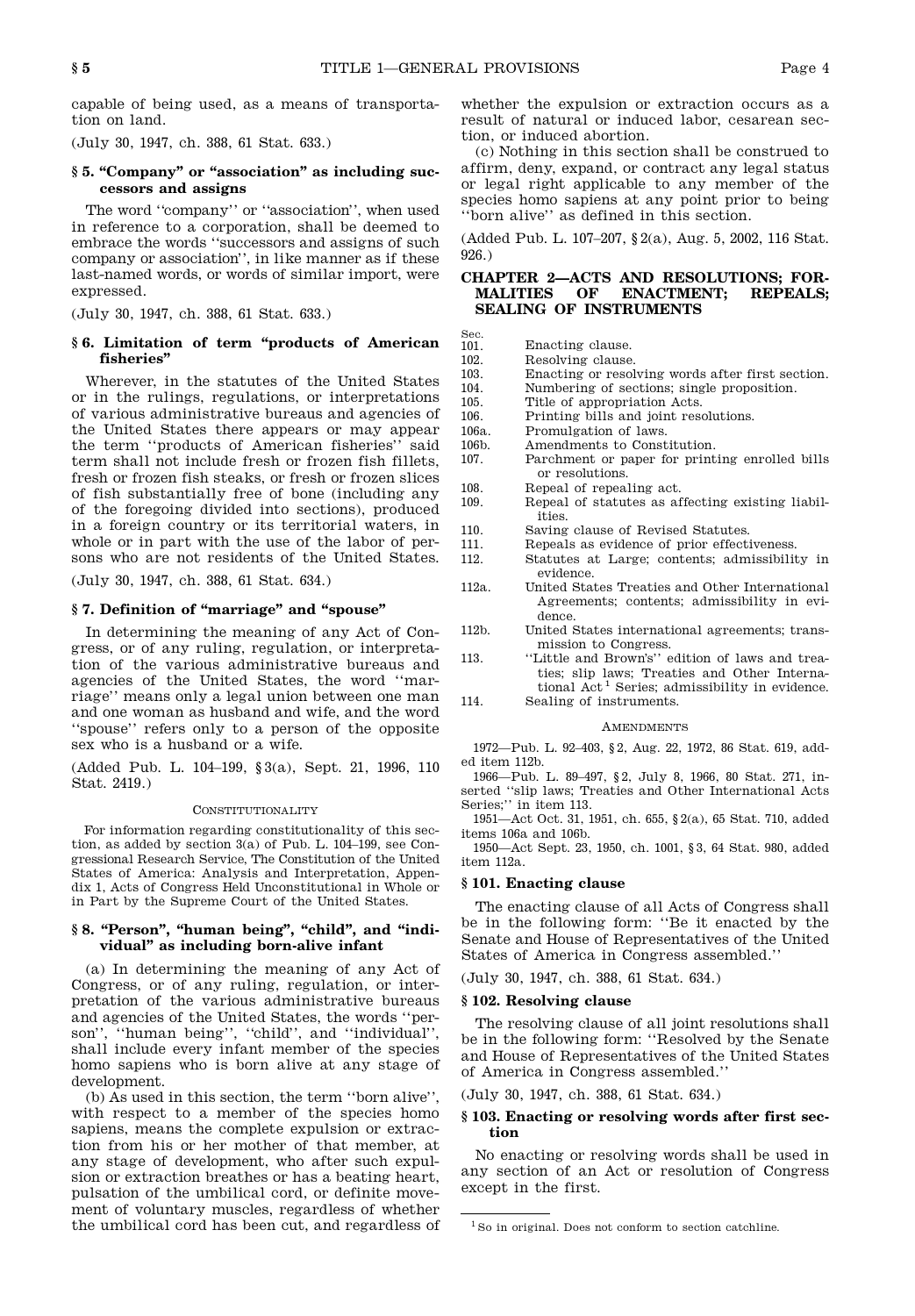(July 30, 1947, ch. 388, 61 Stat. 634.)

# **§ 104. Numbering of sections; single proposition**

Each section shall be numbered, and shall con tain, as nearly as may be, a single proposition of enactment.

(July 30, 1947, ch. 388, 61 Stat. 634.)

# **§ 105. Title of appropriation Acts**

The style and title of all Acts making appro priations for the support of Government shall be as follows: "An Act making appropriations (here insert the object) for the year ending September 30 (here insert the calendar year)."

(July 30, 1947, ch. 388, 61 Stat. 634; Pub. L. 93–344, title V, § 506(a), July 12, 1974, 88 Stat. 322.)

#### **AMENDMENTS**

1974—Pub. L. 93–344 substituted "September 30" for "June  $30"$ 

# Effective Date of 1974 Amendment

Pub. L. 93–344, title V, § 506(b), July 12, 1974, 88 Stat. 322, which provided that the amendment of this section by Pub. L. 93–344 was effective with respect to Acts making appropriations for the support of the Government for any fiscal year commencing on or after Oct. 1, 1976, was omitted in the complete revision of title V of Pub. L. 93–344 by Pub. L. 101–508, title XIII, § 13201(a), Nov. 5, 1990, 104 Stat. 1388–609.

# **§ 106. Printing bills and joint resolutions**

Every bill or joint resolution in each House of Congress shall, when such bill or resolution passes either House, be printed, and such printed copy shall be called the engrossed bill or resolution as the case may be. Said engrossed bill or resolution shall be signed by the Clerk of the House or the Secretary of the Senate, and shall be sent to the other House, and in that form shall be dealt with by that House and its officers, and, if passed, returned signed by said Clerk or Secretary. When such bill, or joint resolution shall have passed both Houses, it shall be printed and shall then be called the enrolled bill, or joint resolution, as the case may be, and shall be signed by the presiding offi cers of both Houses and sent to the President of the United States. During the last six days of a session such engrossing and enrolling of bills and joint resolutions may be done otherwise than as above prescribed, upon the order of Congress by concurrent resolution.

#### (July 30, 1947, ch. 388, 61 Stat. 634.)

#### REFERENCE TO OBRA; EFFECTIVE DATE; RATIFICATION of Enrollment Corrections and Printed **ENROLLMENT**

Pub. L. 100–360, title IV, § 411(a), July 1, 1988, 102 Stat. 768, provided that:

"(1) Reference.—In this section, the term 'OBRA' refers to the Omnibus Budget Reconciliation Act of 1987 (Public Law 100–203) [Pub. L. 100–203, Dec. 22, 1987, 101 Stat. 1330, see Tables for classification].

"(2) Effective date.—Except as specifically provided in this section, the amendments made by this section [amending sections 254*o*, 294f, 300aa–12, 300aa–15, 300aa– 21, 426, 704, 912, 1320a–7, 1320a–7a, 1320a–7b, 1320b–5, 1320b– 7, 1320b–8, 1320c–3, 1320c–5, 1320c–9, 1395e, 1395h, 1395i–2, 1395i–3, 1395k, 1395*l*, 1395m, 1395u, 1395w–1, 1395w–2, 1395x, 1395y, 1395aa, 1395bb, 1395cc, 1395dd, 1395gg, 1395mm, 1395ss, 1395tt, 1395ww, 1395aaa, 1395bbb, 1395ccc, 1396a, 1396b, 1396d, 1396j, 1396n, 1396*o*, 1396p, 1396r, 1396r–1, 1396r–3, 1396r–4, 1396s, and 1397d of Title 42, The Public Health and Welfare, amending provisions set out as notes under sections 426, 1320a–7a, 1320c–2, 1320c–3, 1395b–1, 1395h, 1395i–3, 1395*l*, 1395m, 1395n, 1395u, 1395w–1, 1395x, 1395aa, 1395dd, 1395mm, 1395ss, 1395ww, 1395bbb, 1396a, 1396b, and 1396r of Title 42, and repealing provisions set out as notes under section 1395*l* of Title 42], as they relate to a provision in OBRA, shall be effective as if they were included in the enactment of that provision in OBRA.

"(3) Ratification of enrollment corrections and printed enrollment.—

"(A) In general.—Except as provided in subpara graph (B), the enrollment corrections noted in foot notes numbered 9 through 72 of OBRA are hereby ratified and shall be considered to have been enacted as part of OBRA. The printed enrollment of title IV of OBRA [Pub. L. 100–203, title IV, Dec. 22, 1987, 101 Stat. 1330–39], as prepared and printed under section 8004 of OBRA [section 8004 of Pub. L. 100–203, set out below] (including the footnote corrections described in subpara graph (B) and as incorporating the clarifications de scribed in subparagraph (C)), shall be deemed to con stitute title IV of OBRA as enacted.

 $'(B)$  FOOTNOTE CORRECTIONS.— $(i)$  With respect to the reference to which footnote 28 relates (101 Stat. 1330–81), the reference shall be deemed to have read '1320a–7b)'.

"(ii) With respect to the word to which footnote 30 relates (101 Stat. 1330–91), the word shall be deemed to have read 'the'.

"(iii) With respect to the designation to which foot note 52 relates (101 Stat. 1330–151), the designation shall be deemed to have read '(F)'.

"(C) Clarifications of illegible matter.—(i) Sec tion 1842(n)(1)(A) of the Social Security Act, as added by section 4051(a) of OBRA (101 Stat. 1330–93) [42 U.S.C.  $1395m(n)(1)(A)$ , is deemed to have the phrase 'the supplier's reasonable charge to individuals enrolled under this part for the test' immediately after 'or, if lower, the'.

"(ii) Section 1834(a)(7)(B)(i) of the Social Security Act, as inserted by section 4062(b) of OBRA (101 Stat. 1330–103) [42 U.S.C. 1395m(a)(7)(B)(i)], is deemed to have a reference to '1987' immediately after 'December'."

# Printed Enrollments Prepared After Enactment

Pub. L. 106–93, Nov. 10, 1999, 113 Stat. 1310, provided: "That the provisions of sections 106 and 107 of title 1, United States Code, are waived for the remainder of the first session of the One Hundred Sixth Congress with respect to the printing (on parchment or otherwise) of the enrollment of any bill or joint resolution making general appropriations or continuing appropriations for the fiscal year ending September 30, 2000. The enrollment of any such bill or joint resolution shall be in such form as the Committee on House Administration of the House of Rep resentatives certifies to be a true enrollment."

Pub. L. 105–253, Oct. 12, 1998, 112 Stat. 1887, provided: "That the provisions of sections 106 and 107 of title 1, United States Code, are waived for the remainder of the One Hundred Fifth Congress with respect to the printing (on parchment or otherwise) of the enrollment of any bill or joint resolution making general appropriations or continuing appropriations for the fiscal year ending Sep tember 30, 1999. The enrollment of any such bill or joint resolution shall be in such form as the Committee on House Oversight of the House of Representatives certifies to be a true enrollment."

Pub. L. 105–120, Nov. 26, 1997, 111 Stat. 2527, provided: "That the provisions of sections 106 and 107 of title 1, United States Code, are waived for the balance of the first session of the One Hundred Fifth Congress with respect to the printing (on parchment or otherwise) of the enrollment of any bill or joint resolution making general appropriations for the fiscal year ending on September 30, 1998, or continuing appropriations for the fiscal year ending on September 30, 1998. The enrollment of any such bill or joint resolution shall be in such form as the Committee on House Oversight of the House of Repre sentatives certifies to be a true enrollment.'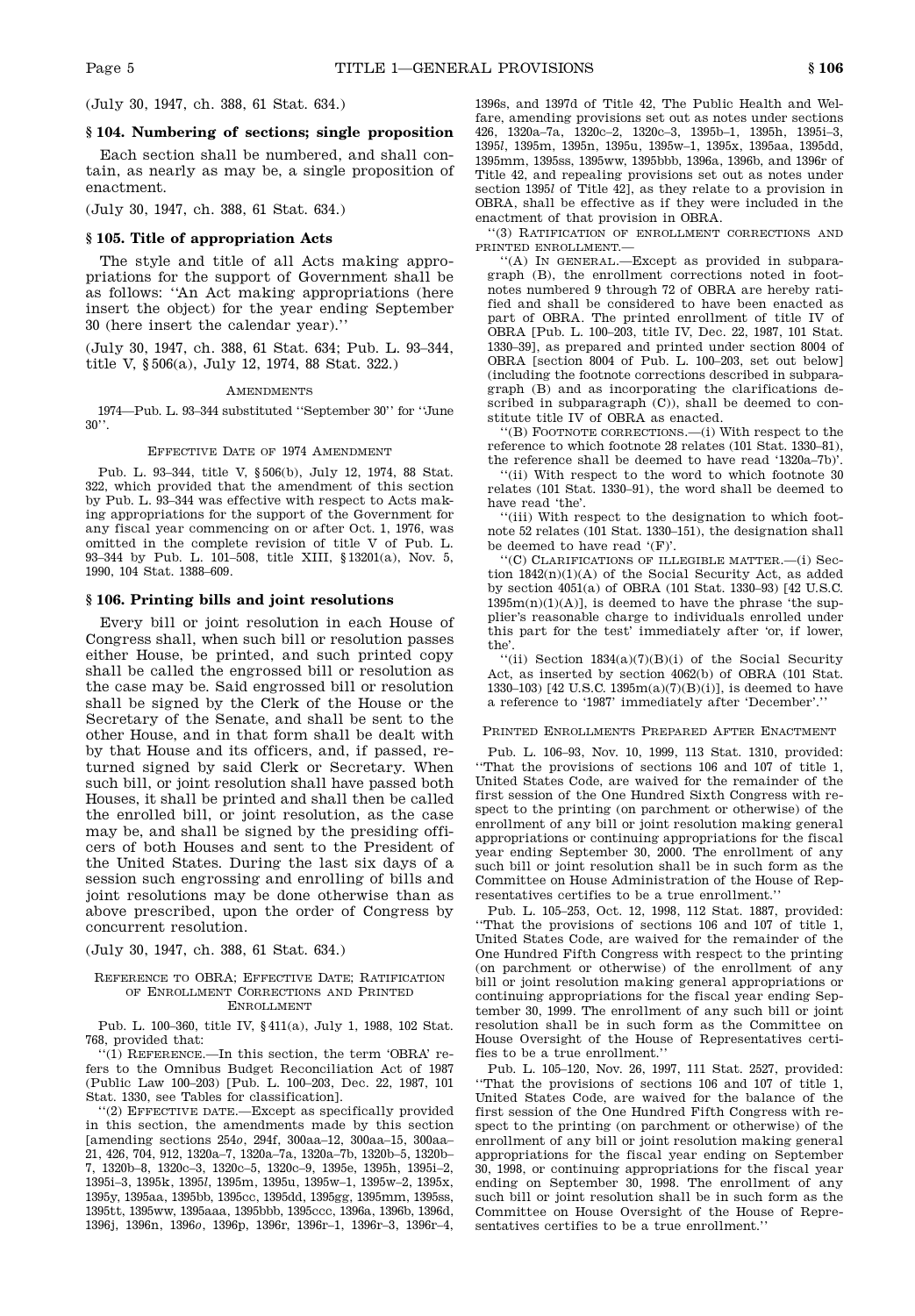Pub. L. 105–32, Aug. 1, 1997, 111 Stat. 250, provided: "That the provisions of sections 106 and 107 of title 1, United States Code, are waived with respect to the printing (on parchment or otherwise) of the enrollment of H.R. 2014 [Pub. L. 105–34, Aug. 5, 1997, 111 Stat. 788] and of H.R. 2015 [Pub. L. 105–33, Aug. 5, 1997, 111 Stat. 251] of the One Hundred Fifth Congress. The enrollment of each of those bills shall be in such form as the Committee on House Oversight of the House of Representatives certifies to be a true enrollment."

Pub. L. 104–207, Sept. 30, 1996, 110 Stat. 3008, provided that:

#### "SECTION 1. WAIVER OF REQUIREMENT FOR PARCH- MENT PRINTING.

"(a) Waiver.—The provisions of sections 106 and 107 of title 1, United States Code, are waived with respect to the printing (on parchment or otherwise) of the enroll ment of any appropriation measure of the One Hundred Fourth Congress presented to the President after the en actment of this joint resolution [Sept. 30, 1996].

"(b) Certification of Enrollment by Committee on HOUSE OVERSIGHT.—The enrollment of any such measure shall be in such form as the Committee on House Oversight of the House of Representatives certifies to be a true enrollment.

#### "SEC. 2. APPROPRIATION MEASURE DEFINED.

"For purposes of this joint resolution, the term 'appro priation measure' means a bill or joint resolution that includes provisions making general or continuing appro priations for the fiscal year ending September 30, 1997."

Pub. L. 104–129, Apr. 9, 1996, 110 Stat. 1199, provided: "That the provisions of sections 106 and 107 of title 1, United States Code, are waived with respect to the printing (on parchment or otherwise) of the enrollment of H.R. 3019 [Pub. L. 104–134, Apr. 26, 1996, 110 Stat. 1321] and the enrollment of H.R. 3136 [Pub. L. 104–121, Mar. 29, 1996, 110 Stat. 847], each of the One Hundred Fourth Con gress. The enrollment of either such bill shall be in such form as the Committee on House Oversight of the House of Representatives certifies to be a true enrollment.'

Pub. L. 104–56, title II, §§ 201, 202, Nov. 20, 1995, 109 Stat. 553, provided that:

# "SEC. 201. WAIVER OF REQUIREMENT FOR PARCH- MENT PRINTING.

"(a) Waiver.—The provisions of sections 106 and 107 of title 1, United States Code, are waived with respect to the printing (on parchment or otherwise) of the enroll ment of any of the following measures of the first ses sion of the One Hundred Fourth Congress presented to the President after the enactment of this joint resolution [Nov. 20, 1995]:

"(1) A continuing resolution.

 $''(2)$  A debt limit extension measure.

"(3) A reconciliation bill.

"(b) CERTIFICATION BY COMMITTEE ON HOUSE OVERsight.—The enrollment of a measure to which subsec tion (a) applies shall be in such form as the Committee on House Oversight of the House of Representatives cer tifies to be a true enrollment.

# "SEC. 202. DEFINITIONS.

"As used in this joint resolution:

"(1) CONTINUING RESOLUTION.—The term 'continuing' resolution' means a bill or joint resolution that includes provisions making further continuing appropriations for fiscal year 1996.

"(2) Debt limit extension measure.—The term 'debt limit extension measure' means a bill or joint resolu tion that includes provisions increasing or waiving (for a temporary period or otherwise) the public debt limit under section 3101(b) of title 31, United States Code.

"(3) Reconciliation bill.—The term 'reconciliation bill' means a bill that is a reconciliation bill within the meaning of section 310 of the Congressional Budg et Act of 1974 [2 U.S.C. 641]."

Identical provisions were contained in Pub. L. 104–54, title II, §§ 201, 202, Nov. 19, 1995, 109 Stat. 545.

Pub. L. 102–387, Oct. 6, 1992, 106 Stat. 1519, provided: "That the provisions of sections 106 and 107 of title 1, United States Code, are waived with respect to the printing (on parchment or otherwise) of the enrollment of any appropriation bill of the One Hundred Second Con gress hereafter to be presented to the President. Such an enrollment shall be in such form as the Committee on House Administration of the House of Representatives certifies to be a true enrollment. As used in this resolu tion, the term 'appropriation bill' means a bill or joint resolution making or continuing appropriations for the fiscal year ending September 30, 1993."

Pub. L. 102–260, Mar. 20, 1992, 106 Stat. 85, provided that:

# "SECTION 1. WAIVER OF REQUIREMENT FOR PARCH- MENT PRINTING.

"The provisions of sections 106 and 107 of title 1, United States Code, are waived with respect to the printing (on parchment or otherwise) of the enrollment of H.R. 4210 of the 102d Congress [H.R. 4210 was vetoed by the Presi dent on Mar. 20, 1992].

#### "SEC. 2. CERTIFICATION BY COMMITTEE ON HOUSE ADMINISTRATION.

"The enrollment of H.R. 4210 of the 102d Congress shall be in such form as the Committee on House Administra tion of the House of Representatives certifies to be a true enrollment."

Pub. L. 101–497, Oct. 31, 1990, 104 Stat. 1205, provided that:

# "SECTION 1. WAIVER OF REQUIREMENT FOR PARCH- MENT PRINTING OF ENROLLMENT OF CERTAIN MEASURES.

"(a) Waiver.—The provisions of sections 106 and 107 of title 1, United States Code, are waived with respect to the printing (on parchment or otherwise) of the enroll ment of S. 2830 [Pub. L. 101–624, Nov. 28, 1990, 104 Stat. 3359].

"(b) Certification of Enrollment by the Secre- TARY OF THE SENATE.—The enrollment of S. 2830 shall be in such form as the Secretary of the Senate certifies to be a true enrollment.

# "SEC. 2. SUBSEQUENT PREPARATION AND CERTIFI- CATION OF PRINTED ENROLLMENT.

"(a) Preparation.—

"(1) In general.—If S. 2830 is presented to the Presi dent in the form of a hand enrollment pursuant to the authority of section 1, then upon the enactment of that bill the Secretary of the Senate shall prepare a print ed enrollment of the bill as in the case of a bill to which sections 106 and 107 of title 1, United States Code, apply.

"(2) Typographical corrections.—A printed enroll ment prepared pursuant to paragraph (1) may, in order to conform to customary style for printed laws, include corrections in indentation, type face, and type size and may include notations (in the margins or as otherwise appropriate) of obvious errors in spelling or punctua tion in the hand enrollment.

"(b) TRANSMITTAL TO PRESIDENT.—A printed enrollment prepared pursuant to subsection (a), after being certified by the Secretary of the Senate to be a correct printing of the hand enrollment, shall be signed by the presiding officer of each House of Congress and trans mitted to the President.

"(c) Certification by President; Preservation in Archives.—Upon certification by the President that a printed enrollment transmitted pursuant to subsection (b) is a correct printing of the hand enrollment, such printed enrollment shall be transmitted to the Archivist of the United States, who shall preserve it with the hand enrollment.

"(d) Publication of Law.—In preparing the bill or joint resolution for publication in slip form and in the United States Statutes at Large pursuant to section 112 of title 1, United States Code, the Archivist of the United States shall use the printed enrollment certified by the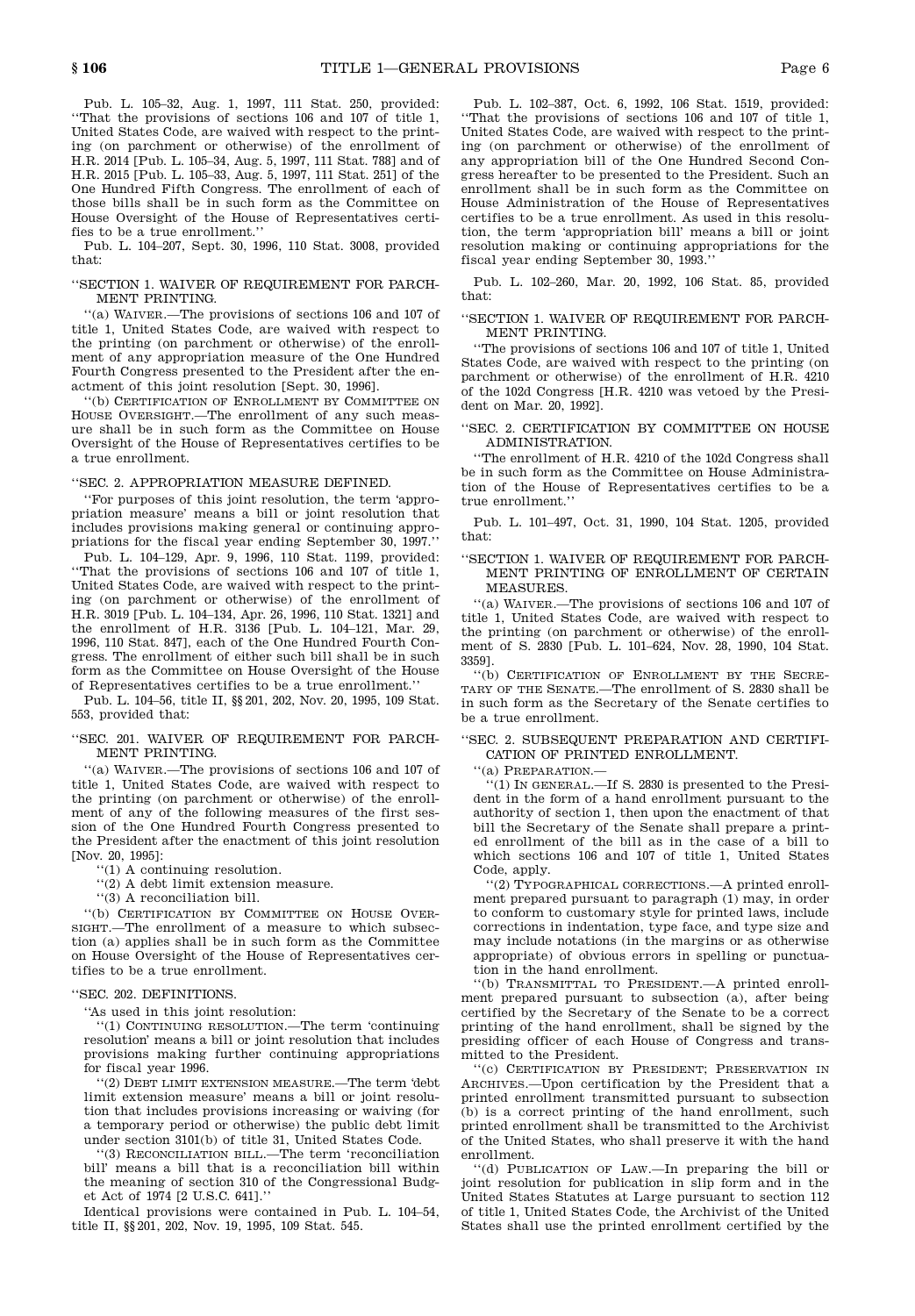President under subsection (c) in lieu of the hand enroll ment.

"SEC. 3. DEFINITIONS.

"As used in this resolution:

"(1) [sic] Hand enrollment.—The term 'hand en rollment' means the enrollment, as authorized by sec tion 1, of a bill or joint resolution for presentment to the President in a form other than the printed form required by sections 106 and 107 of title 1, United States Code."

Pub. L. 101–466, Oct. 27, 1990, 104 Stat. 1084, provided that:

"SECTION 1. WAIVER OF REQUIREMENT FOR PARCH- MENT PRINTING OF ENROLLMENT OF CERTAIN MEASURES.

 $\lq\lq$  WAIVER.—The provisions of sections  $106$  and  $107$  of title 1, United States Code, are waived with respect to the printing (on parchment or otherwise) of the enroll ment of any reconciliation bill, appropriation bill, or con tinuing resolution of the One Hundred First Congress presented to the President after the enactment of this joint resolution [Oct. 27, 1990].

"(b) Certification of Enrollment by Committee on House Administration.—The enrollment of any such bill or joint resolution shall be in such form as the Commit tee on House Administration of the House of Represent atives certifies to be a true enrollment.

# "SEC. 2. SUBSEQUENT PREPARATION AND CERTIFI- CATION OF PRINTED ENROLLMENT.

"(a) Preparation.—

"(1) In general.—If a reconciliation bill, appropria tion bill, or continuing resolution is presented to the President in the form of a hand enrollment pursuant to the authority of section 1, then upon the enactment of that bill or joint resolution the Clerk of the House of Representatives shall prepare a printed enrollment of the bill or joint resolution as in the case of a bill or joint resolution to which sections 106 and 107 of title 1, United States Code, apply.

"(2) Typographical corrections.—A printed enroll ment prepared pursuant to paragraph (1) may, in order to conform to customary style for printed laws, include corrections in indentation, type face, and type size and may include notations (in the margins or as otherwise appropriate) of obvious errors in spelling or punctua tion in the hand enrollment.

"(b) TRANSMITTAL TO PRESIDENT.—A printed enrollment prepared pursuant to subsection (a), after being certified by the Committee on House Administration of the House of Representatives to be a correct printing of the hand enrollment, shall be signed by the presiding officer of each House of Congress and transmitted to the President.

"(c) Certification by President; Preservation in Archives.—Upon certification by the President that a printed enrollment transmitted pursuant to subsection (b) is a correct printing of the hand enrollment, such printed enrollment shall be transmitted to the Archivist of the United States, who shall preserve it with the hand enrollment.

"(d) Publication of Law.—In preparing the bill or joint resolution for publication in slip form and in the United States Statutes at Large pursuant to section 112 of title 1, United States Code, the Archivist of the United States shall use the printed enrollment certified by the President under subsection (c) in lieu of the hand enroll ment.

"SEC. 3. DEFINITIONS.

"As used in this resolution:

"(1) Reconciliation bill.—The term 'reconciliation bill' means a bill to provide for reconciliation pursuant to section 4 of the concurrent resolution on the budget for fiscal year 1991.

"(2) Appropriation bill.—The term 'appropriation bill' means a general appropriation bill making appro priations for the fiscal year ending September 30, 1991.

 $\lq\lq$  CONTINUING RESOLUTION.—The term 'continuing resolution' means a joint resolution making continuing appropriations for the fiscal year 1991.

 $\overline{H}(4)$  HAND ENROLLMENT.—The term 'hand enrollment' means the enrollment, as authorized by section 1, of a bill or joint resolution for presentment to the President in a form other than the printed form required by sec tions 106 and 107 of title 1, United States Code."

Pub. L. 100–454, Sept. 29, 1988, 102 Stat. 1914, provided that:

# "SECTION 1. HAND ENROLLMENT AUTHORIZED FOR GENERAL APPROPRIATIONS BILLS.

"(a) Waiver of Certain Laws With Respect to Printing of Enrolled Bills.—During the remainder of the second session of the One Hundredth Congress, the provi sions of sections 106 and 107 of title 1, United States Code, are waived with respect to the printing (on parch ment or otherwise) of the enrollment of any general ap propriations bill making appropriations for the fiscal year ending September 30, 1989.

"(b) CERTIFICATION BY COMMITTEE ON HOUSE ADMINIStration.—The enrollment of any such bill shall be in such form as the Committee on House Administration of the House of Representatives certifies to be a true en rollment.

# "SEC. 2. SUBSEQUENT PREPARATION AND CERTIFI- CATION OF PRINTED ENROLLMENTS.

"(a) Preparation.—

"(1) IN GENERAL.—Upon the enactment of a bill following presentment of such bill to the President in the form of a hand enrollment pursuant to the authority of section 1 of this resolution, the Clerk of the House of Representatives shall prepare a printed enrollment of that bill as in the case of a bill to which sections 106 and 107 of title 1, United States Code, apply.

"(2) Limited stylistic corrections.—A printed en rollment prepared pursuant to paragraph (1) may, in order to conform to customary style for printed laws, include corrections in spelling, punctuation, indenta tion, type face, and type size and other necessary stylistic corrections to the hand enrollment. Such a print ed enrollment shall include notations (in the margins or as otherwise appropriate) of all such corrections.

"(b) TRANSMITTAL TO PRESIDENT.—A printed enrollment prepared pursuant to subsection (a) shall be signed by the presiding officer of each House of Congress as a correct printing of the hand enrollment and shall be transmitted to the President.

"(c) Certification by President; Legal Effect.— Upon certification by the President that a printed enroll ment transmitted pursuant to subsection (b) is a correct printing of the hand enrollment, such printed enrollment shall be considered for all purposes as the original en rollment of the bill concerned and as valid evidence of the enactment of that bill.

"(d) Archives.—A printed enrollment certified by the President under subsection (c) shall be transmitted to the Archivist of the United States, who shall preserve it with the hand enrollment. In preparing the bill concerned for publication in slip form and in the United States Statutes at Large pursuant to section 112 of title 1, United States Code, the Archivist of the United States shall use the printed enrollment certified by the President under subsection (c) in lieu of the hand enrollment.

"(e) Hand Enrollment Defined.—As used in this sec tion, the term 'hand enrollment' means the enrollment, as authorized by section 1, of a bill for presentment to the President in a form other than the printed form re quired by sections 106 and 107 of title 1, United States Code."

Pub. L. 100–203, title VIII, § 8004, Dec. 22, 1987, 101 Stat. 1330–282, provided that:

"(a) Preparation of Printed Enrollment.—(1) Upon the enactment of this Act enrolled as a hand enrollment, the Clerk of the House of Representatives shall prepare a printed enrollment of this Act as in the case of a bill or joint resolution to which sections 106 and 107 of title 1,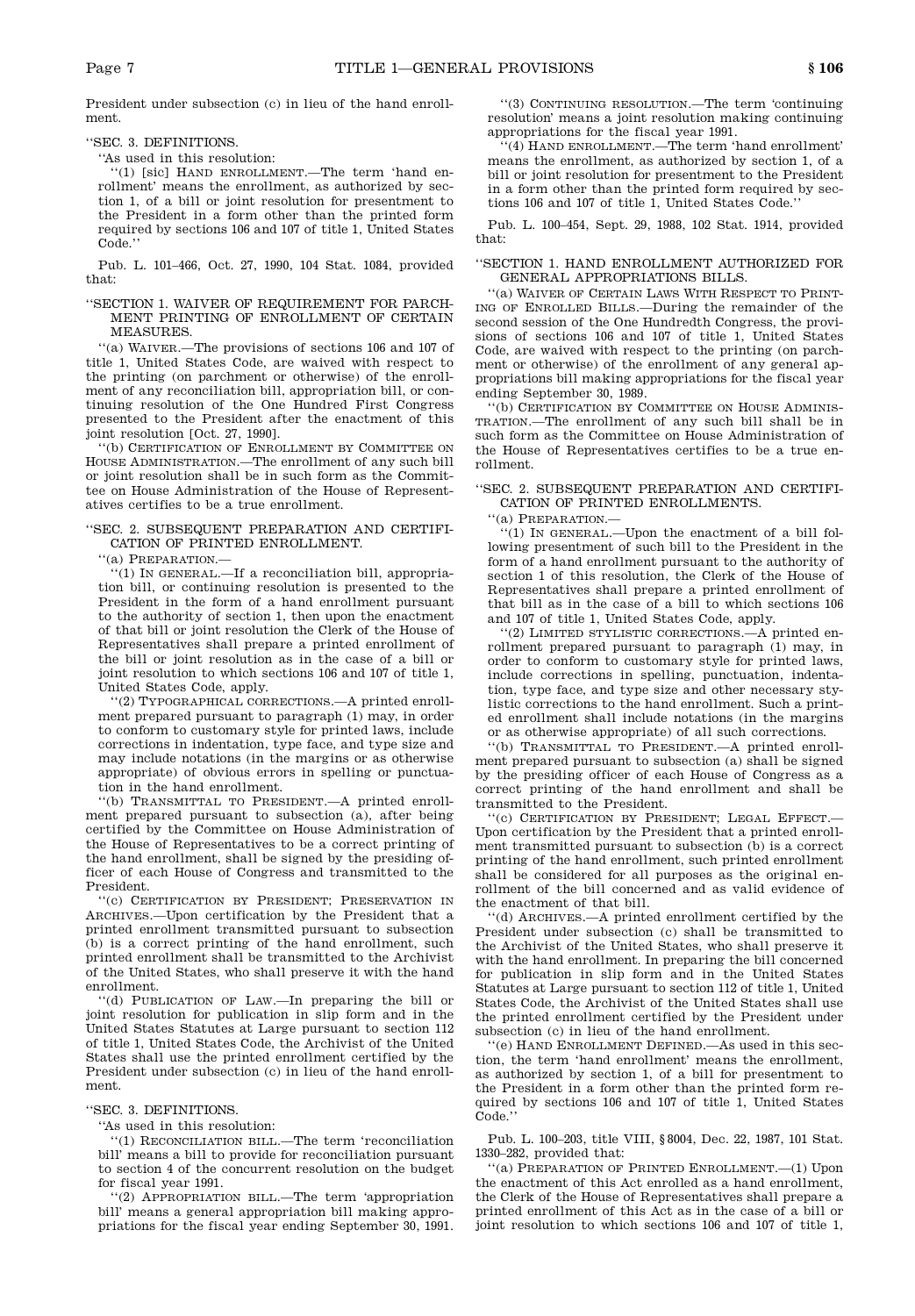United States Code, apply. Such enrollment shall be a correct enrollment of this Act as enrolled in the hand enrollment.

"(2) A printed enrollment prepared pursuant to para graph (1) may, in order to conform to customary style for printed laws, include corrections in spelling, punctua tion, indentation, type face, and type size and other nec essary stylistic corrections to the hand enrollment. Such a printed enrollment shall include notations (in the mar gins or as otherwise appropriate) of all such corrections.

"(b) TRANSMITTAL TO PRESIDENT.—A printed enrollment prepared pursuant to subsection (a) shall be signed by the presiding officers of both Houses of Congress as a correct printing of the hand enrollment of this Act and shall be transmitted to the President.

"(c) Certification by President; Legal Effect.— Upon certification by the President that a printed enroll ment transmitted pursuant to subsection (b) is a correct printing of the hand enrollment of this Act, such printed enrollment shall be considered for all purposes as the original enrollment of this Act and as valid evidence of the enactment of this Act.

"(d) Archives.—A printed enrollment certified by the President under subsection (c) shall be transmitted to the Archivist of the United States, who shall preserve it with the hand enrollment. In preparing this Act for publication in slip form and in the United States Statutes at Large pursuant to section 112 of title 1, United States Code, the Archivist of the United States shall use the printed enrollment certified by the President under sub section (c) in lieu of the hand enrollment.

"(e) Hand Enrollment Defined.—As used in this sec tion, the term 'hand enrollment' means enrollment in a form other than the printed form required by sections 106 and 107 of title 1, United States Code, as authorized by the joint resolution entitled 'Joint resolution authorizing the hand enrollment of the budget reconciliation bill and of the full-year continuing resolution for fiscal year 1988', approved December 1987 (H.J. Res. 426 of the 100th Congress) [Pub. L. 100–199, Dec. 21, 1987, 101 Stat. 1326]."

Pub. L. 100–202, § 101(n), Dec. 22, 1987, 101 Stat. 1329–432, provided that:

"(1) Upon the enactment of this resolution enrolled as a hand enrollment, the Clerk of the House of Represent atives shall prepare a printed enrollment of this resolu tion as in the case of a bill or joint resolution to which sections 106 and 107 of title 1, United States Code, apply. Such enrollment shall be a correct enrollment of this resolution as enrolled in the hand enrollment.

"(2) A printed enrollment prepared pursuant to subsec tion (n)(1) may, in order to conform to customary style for printed laws, include corrections in spelling, punctua tion, indentation, type face, and type size and other nec essary stylistic corrections to the hand enrollment. Such a printed enrollment shall include notations (in the mar gins or as otherwise appropriate) of all such corrections.

"(3) A printed enrollment prepared pursuant to subsec tion (n)(1) shall be signed by the presiding officers of both Houses of Congress as a correct printing of the hand enrollment of this resolution and shall be trans mitted to the President.

"(4) Upon certification by the President that a printed enrollment transmitted pursuant to subsection (n)(3) is a correct printing of the hand enrollment of this resolu tion, such printed enrollment shall be considered for all purposes as the original enrollment of this resolution and as valid evidence of the enactment of this resolution.

"(5) A printed enrollment certified by the President under subsection (n)(4) shall be transmitted to the Ar chivist of the United States, who shall preserve it with the hand enrollment. In preparing this resolution for publication in slip form and in the United States Statutes at Large pursuant to section 112 of title 1, United States Code, the Archivist of the United States shall use the printed enrollment certified by the President under sub section (n)(4) in lieu of the hand enrollment.

"(6) As used in this section, the term 'hand enroll ment' means enrollment in a form other than the printed form required by sections 106 and 107 of title 1, United States Code, as authorized by the joint resolution enti tled 'Joint resolution authorizing the hand enrollment of the budget reconciliation bill and of the full-year con tinuing resolution for fiscal year 1988', approved Decem ber 1987 (H.J. Res. 426 of the 100th Congress) [Pub. L. 100–199, Dec. 21, 1987, 101 Stat. 1326]."

# Certification of Printed Enrollments of Certain PUBLIC LAWS

Memorandum of the President of the United States, Jan. 10, 1991, 56 F.R. 1481, provided:

Memorandum for the Archivist of the United States

By the authority vested in me as President by the Con stitution and laws of the United States, including Sec tion 301 of Title 3 of the United States Code, I hereby authorize you to ascertain whether the printed enroll ment of H.R. 5835, the Omnibus Budget Reconciliation Act of 1990 (Public Law 101–508), approved on November 5, 1990, is a correct printing of the hand enrollment and if so to make on my behalf the certification specified in Section 2(c) of H.J. Res. 682 (Public Law 101–466) [set out as a note above].

Attached is the printed enrollment that was received at the White House on January 7, 1991.

This memorandum shall be published in the Federal Register.

#### George Bush.

Memorandum of the President of the United States, Dec. 12, 1988, 53 F.R. 50373, provided:

Memorandum for the Archivist of the United States

By the authority vested in me as President by the Con stitution and laws of the United States, including Sec tion 301 of Title 3 of the United States Code, I hereby authorize you to ascertain whether the printed enroll ments of H.R. 4637, the Foreign Operations, Export Fi nancing, and Related Programs Appropriations Act, 1989 (Public Law 100–461), H.R. 4776, the District of Columbia Appropriations Act, 1989 (Public Law 100–462), and H.R. 4781, the Department of Defense Appropriations Act, 1989 (Public Law 100–463), are correct printings of the hand enrollments, which were approved on October 1, 1988, and if so to make on my behalf the certifications required by Section 2(c) of H.J. Res. 665 (Public Law 100–454) [set out as a note above].

Attached are the printed enrollments of H.R. 4637, H.R. 4776, and H.R. 4781, which were received at the White House on December 1, 1988.

This memorandum shall be published in the Federal Register.

#### Ronald Reagan.

Memorandum of the President of the United States, Jan. 28, 1988, 53 F.R. 2816, provided:

Memorandum for the Archivist of the United States

By the authority vested in me as President by the Con stitution and laws of the United States, including Sec tion 301 of Title 3 of the United States Code, I hereby authorize you to ascertain whether the printed enroll ments of H.J. Res. 395, Joint Resolution making further continuing appropriations for the fiscal year 1988 (Public Law 100–202), and H.R. 3545, the Omnibus Budget Rec onciliation Act of 1987 (Public Law 100–203), are correct printings of the hand enrollments, which were approved on December 22, 1987, and if so to make on my behalf the certifications required by Section  $101(n)(4)$  of H.J. Res. 395 and Section 8004(c) of H.R. 3545 [set out as notes above].

Attached are the printed enrollments of H.J. Res. 395 and H.R. 3545, which were received at the White House on January 27, 1988.

This memorandum shall be published in the Federal Register.

# Ronald Reagan.

#### **§ 106a. Promulgation of laws**

Whenever a bill, order, resolution, or vote of the Senate and House of Representatives, having been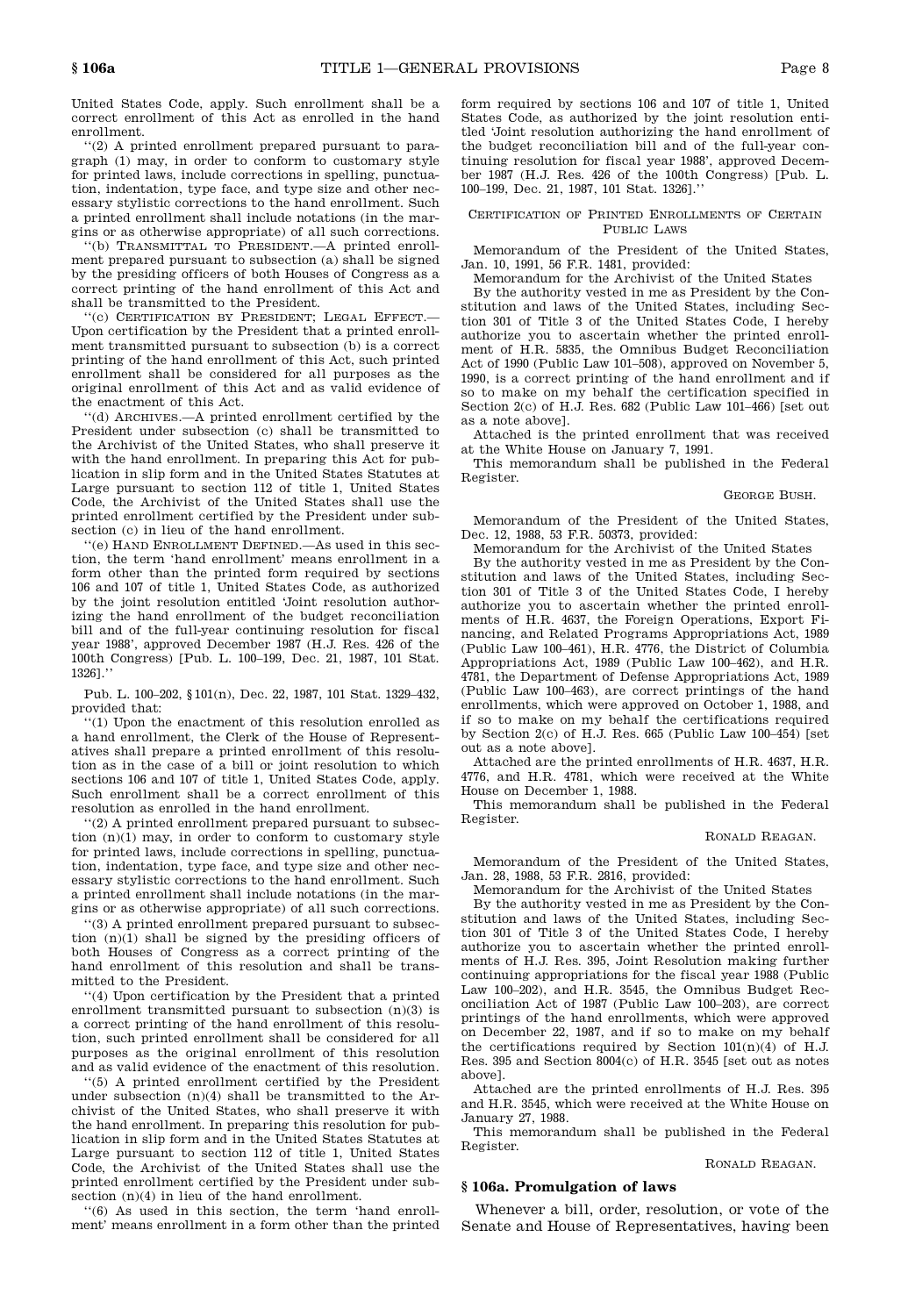approved by the President, or not having been re turned by him with his objections, becomes a law or takes effect, it shall forthwith be received by the Archivist of the United States from the Presi dent; and whenever a bill, order, resolution, or vote is returned by the President with his objections, and, on being reconsidered, is agreed to be passed, and is approved by two-thirds of both Houses of Congress, and thereby becomes a law or takes effect, it shall be received by the Archivist of the United States from the President of the Senate, or Speaker of the House of Representatives in whichsoever House it shall last have been so ap proved, and he shall carefully preserve the origi nals.

(Added Oct. 31, 1951, ch. 655, § 2(b), 65 Stat. 710; amended Pub. L. 98–497, title I, § 107(d), Oct. 19, 1984, 98 Stat. 2291.)

# **AMENDMENTS**

1984—Pub. L. 98–497 substituted "Archivist of the United States" for "Administrator of General Services" in two places.

#### Effective Date of 1984 Amendment

Amendment by Pub. L. 98–497 effective Apr. 1, 1985, see section 301 of Pub. L. 98-497, set out as a note under section 2102 of Title 44, Public Printing and Documents.

Similar Provisions; Repeal; Saving Clause; Delega tion of Functions; Transfer of Property and Per sonnel

Similar provisions were contained in R.S. § 204; act Dec. 28, 1874, ch. 9, § 2, 18 Stat. 294; 1950 Reorg. Plan No. 20, § 1, eff. May 24, 1950, 15 F.R. 3178, 64 Stat. 1272, which with the exception of the reorganization plan, were repealed by section 56(h) of act Oct. 31, 1951. Subsec. (*l*) of that section 56 provided that the repeal should not affect any rights or liabilities existing under those statutes on the effective date of the repeal (Oct. 31, 1951). For delegation of functions under the repealed statutes, and transfer of records, property, personnel, and funds, see sections 3 and 4 of 1950 Reorg. Plan No. 20, set out in the Appendix to Title 5, Government Organization and Employees.

# **§ 106b. Amendments to Constitution**

Whenever official notice is received at the Na tional Archives and Records Administration that any amendment proposed to the Constitution of the United States has been adopted, according to the provisions of the Constitution, the Archivist of the United States shall forthwith cause the amendment to be published, with his certificate, specifying the States by which the same may have been adopted, and that the same has become valid, to all intents and purposes, as a part of the Constitution of the United States.

(Added Oct. 31, 1951, ch. 655, § 2(b), 65 Stat. 710; amended Pub. L. 98–497, title I, § 107(d), Oct. 19, 1984, 98 Stat. 2291.)

#### **AMENDMENTS**

1984—Pub. L. 98–497 substituted "National Archives and Records Administration" and "Archivist of the United States" for "General Services Administration" and "Ad ministrator of General Services", respectively.

# Effective Date of 1984 Amendment

Amendment by Pub. L. 98–497 effective Apr. 1, 1985, see section 301 of Pub. L. 98–497, set out as a note under sec tion 2102 of Title 44, Public Printing and Documents.

Similar Provisions; Repeal; Saving Clause; Delega tion of Functions; Transfer of Property and Per sonnel

Similar provisions were contained in R.S. § 205; 1950 Reorg. Plan No. 20, § 1, eff. May 24, 1950, 15 F.R. 3178, 64 Stat. 1272. R.S. § 205 was repealed by section 56(h) of act Oct. 31, 1951. Subsec. (*l*) of section 56 provided that the repeal should not affect any rights or liabilities existing under the repealed statute on the effective date of the repeal (Oct. 31, 1951). For delegation of functions under the repealed statute, and transfer of records, property, personnel, and funds, see sections 3 and 4 of 1950 Reorg. Plan No. 20, set out in the Appendix to Title 5, Govern ment Organization and Employees.

# **§ 107. Parchment or paper for printing enrolled bills or resolutions**

Enrolled bills and resolutions of either House of Congress shall be printed on parchment or paper of suitable quality as shall be determined by the Joint Committee on Printing.

(July 30, 1947, ch. 388, 61 Stat. 635.)

# **§ 108. Repeal of repealing act**

Whenever an Act is repealed, which repealed a former Act, such former Act shall not thereby be revived, unless it shall be expressly so provided.

(July 30, 1947, ch. 388, 61 Stat. 635.)

# **§ 109. Repeal of statutes as affecting existing liabilities**

The repeal of any statute shall not have the effect to release or extinguish any penalty, forfeit ure, or liability incurred under such statute, unless the repealing Act shall so expressly provide, and such statute shall be treated as still remaining in force for the purpose of sustaining any proper action or prosecution for the enforcement of such penalty, forfeiture, or liability. The expi ration of a temporary statute shall not have the effect to release or extinguish any penalty, forfeiture, or liability incurred under such statute, unless the temporary statute shall so expressly provide, and such statute shall be treated as still remaining in force for the purpose of sustaining any proper action or prosecution for the enforce ment of such penalty, forfeiture, or liability.

(July 30, 1947, ch. 388, 61 Stat. 635.)

# **§ 110. Saving clause of Revised Statutes**

All acts of limitation, whether applicable to civil causes and proceedings, or to the prosecution of offenses, or for the recovery of penalties or forfeitures, embraced in the Revised Statutes and covered by the repeal contained therein, shall not be affected thereby, but all suits, proceedings, or prosecutions, whether civil or criminal, for causes arising, or acts done or committed prior to said repeal, may be commenced and prosecuted within the same time as if said repeal had not been made.

(July 30, 1947, ch. 388, 61 Stat. 635.)

# **§ 111. Repeals as evidence of prior effectiveness**

No inference shall be raised by the enactment of the Act of March 3, 1933 (ch. 202, 47 Stat. 1431), that the sections of the Revised Statutes repealed by such Act were in force or effect at the time of such enactment: *Provided, however*, That any rights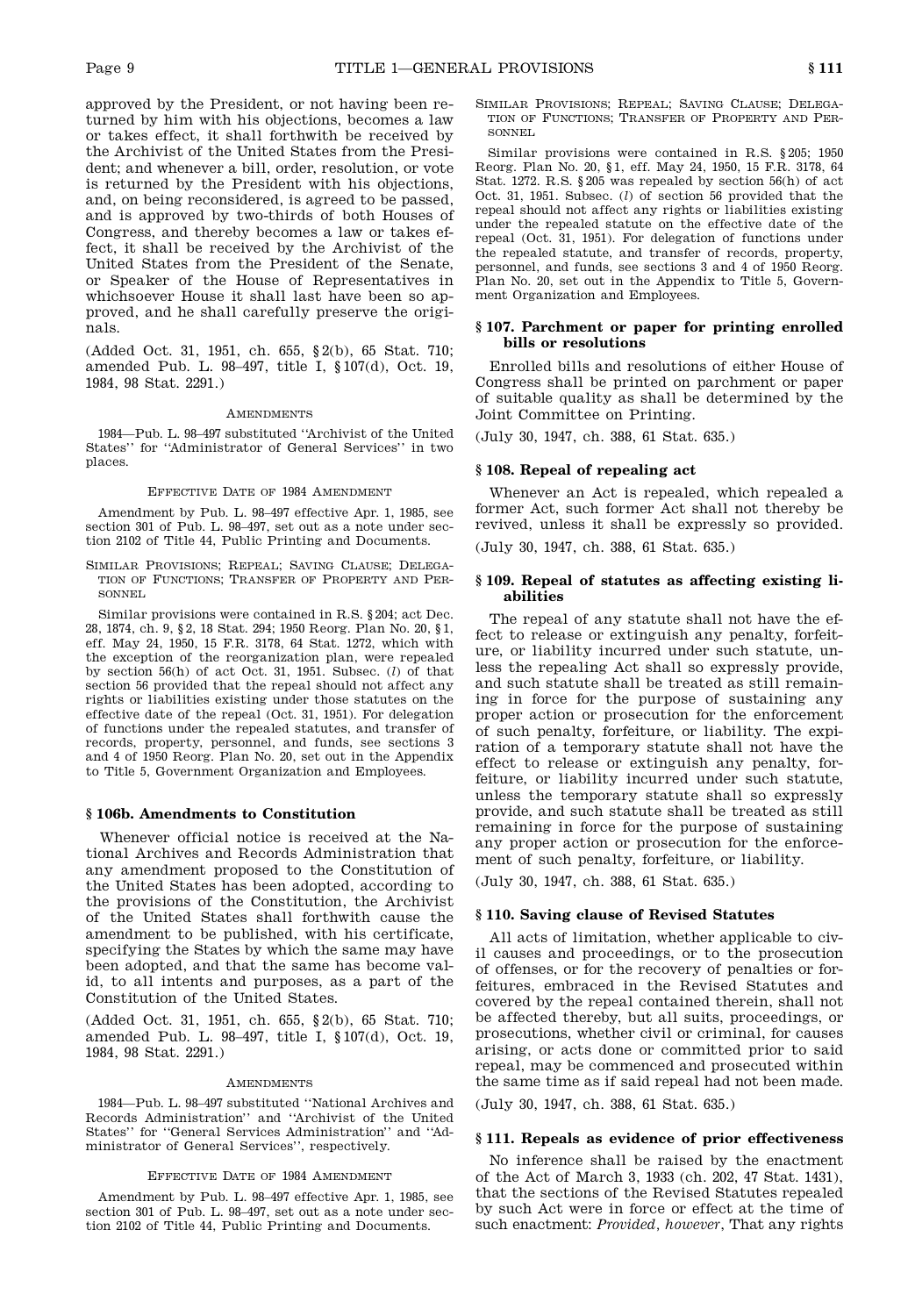or liabilities existing under such repealed sections shall not be affected by their repeal.

(July 30, 1947, ch. 388, 61 Stat. 635.)

#### References in Text

Act of March 3, 1933, referred to in text, was repealed by section 2 of act July 30, 1947, section 1 of which en acted this title.

# **§ 112. Statutes at Large; contents; admissibility in evidence**

The Archivist of the United States shall cause to be compiled, edited, indexed, and published, the United States Statutes at Large, which shall contain all the laws and concurrent resolutions enacted during each regular session of Congress; all proclamations by the President in the num bered series issued since the date of the adjourn ment of the regular session of Congress next preceding; and also any amendments to the Consti tution of the United States proposed or ratified pursuant to article V thereof since that date, to gether with the certificate of the Archivist of the United States issued in compliance with the pro vision contained in section 106b of this title. In the event of an extra session of Congress, the Ar chivist of the United States shall cause all the laws and concurrent resolutions enacted during said extra session to be consolidated with, and published as part of, the contents of the volume for the next regular session. The United States Statutes at Large shall be legal evidence of laws, concurrent resolutions, treaties, international agree ments other than treaties, proclamations by the President, and proposed or ratified amendments to the Constitution of the United States therein contained, in all the courts of the United States, the several States, and the Territories and insular possessions of the United States.

(July 30, 1947, ch. 388, 61 Stat. 636; Sept. 23, 1950, ch. 1001, § 1, 64 Stat. 979; Oct. 31, 1951, ch. 655, § 3, 65 Stat. 710; Pub. L. 98–497, title I, § 107(d), Oct. 19, 1984, 98 Stat. 2291.)

#### **AMENDMENTS**

1984—Pub. L. 98–497 substituted "Archivist of the United States" for "Administrator of General Services" in three places.

1951—Act Oct. 31, 1951, substituted "106b of this title" for "205 of the Revised Statutes" in first sentence.

1950—Act Sept. 23, 1950, amended section generally to implement 1950 Reorg. Plan No. 20, § 1, eff. May 24, 1950, 15 F.R. 3178, 64 Stat. 1272, which transferred to the Ad ministrator of General Services certain duties formerly performed by the Secretary of State.

#### Effective Date of 1984 Amendment

Amendment by Pub. L. 98–497 effective Apr. 1, 1985, see section 301 of Pub. L. 98–497, set out as a note under sec tion 2102 of Title 44, Public Printing and Documents.

#### PUBLISHING PUB. L. 115-141 IN STATUTES AT LARGE

Pub. L. 115–141, div. G, title I, § 121(c), Mar. 23, 2018, 132 Stat. 662, provided that: "In publishing this Act in slip form and in the United States Statutes at large pursuant to section 112 of title 1, United States Code, the Archi vist of the United States shall include after the date of approval at the end an appendix setting forth the text of the sections of the bill and the bills referred to in sub sections (a) [enacting into law from the 115th Congress sections 7130 and 7134 of S. 1460, as placed on the cal endar of the Senate on June 29, 2017] and (b) [enacting into law from the 115th Congress H.R. 1281, as intro duced on Mar. 1, 2017, and H.R. 4134, as introduced on Oct. 25, 2017], respectively."

# PUBLISHING PUB. L. 115-31 IN STATUTES AT LARGE

Pub. L. 115–31, div. G, title IV, § 431(b), May 5, 2017, 131 Stat. 502, provided that: "In publishing this Act in slip form and in the United States Statutes at Large pursuant to section 112 of title 1, United States Code, the Ar chivist of the United States shall include after the date of approval at the end an appendix setting forth the text of the bills referred to in subsection (a) [enacting into law from the 115th Congress H.R. 2104, as introduced on Apr. 20, 2017; S. 131, as ordered to be reported on Mar. 30, 2017, by the Committee on Energy and Natural Resources of the Senate; and S. 847, as introduced on Apr. 5, 2017]."

#### PUBLISHING PUB. L. 107-206 IN STATUTES AT LARGE

Pub. L. 107–206, title III, § 3002(h), Aug. 2, 2002, 116 Stat. 924, provided that: "In publishing the Act in slip form and in the United States Statutes at Large pursuant to section 112, of title 1, United States Code, the Archivist of the United States shall include after the date of ap proval at the end an appendix setting forth the text of the bill referred to in subsection (a) [set out as a Short Title of 2002 Amendment note under section 101 of Title 39, Postal Service]."

# PUBLICATION OF CERTAIN LAWS OF 106TH CONGRESS

Pub. L. 106–554, § 1(b), Dec. 21, 2000, 114 Stat. 2763, pro vided that: "In publishing this Act in slip form and in the United States Statutes at Large pursuant to section 112 of title 1, United States Code, the Archivist of the United States shall include after the date of approval at the end appendixes setting forth the texts of the bills referred to in subsection (a) of this section [enacting into law H.R. 5656, H.R. 5657, H.R. 5658, H.R. 5660, H.R. 5661, H.R. 5662, and H.R. 5663 of the 106th Congress, as introduced on Dec. 14, 2000, and H.R. 5666 and H.R. 5667 of the 106th Congress, as introduced on Dec. 15, 2000, ex cept that the text of H.R. 5666, as so enacted, shall not include section 123] and the text of any other bill en acted into law by reference by reason of the enactment of this Act."

Pub. L. 106–553, § 1(b), Dec. 21, 2000, 114 Stat. 2762, pro vided that: "In publishing this Act in slip form and in the United States Statutes at Large pursuant to section 112 of title 1, United States Code, the Archivist of the United States shall include after the date of approval at the end appendixes setting forth the texts of the bills referred to in subsection (a) of this section [enacting into law H.R. 5547 and H.R. 5548 of the 106th Congress, as introduced on Oct. 25, 2000]."

Pub. L. 106–429, § 101(a) [title V, § 595(b)], Nov. 6, 2000, 114 Stat. 1900, 1900A–60, provided that: "In publishing the Act in slip form and in the United States Statutes at Large pursuant to section 112, of title 1, United States Code, the Archivist of the United States shall include af ter the date of approval at the end appendixes setting forth the texts of the bill referred to in subsection (a) of this section [enacting into law S. 3140 of the 106th Con gress, as introduced on Sept. 28, 2000].'

Pub. L. 106–429, § 101(b), Nov. 6, 2000, 114 Stat. 1900, pro vided that: "In publishing this Act in slip form and in the United States Statutes at Large pursuant to section 112 of title 1, United States Code, the Archivist of the United States shall include after the date of approval at the end an appendix setting forth the text of the bill referred to in subsection (a) of this section [enacting into law H.R. 5526 of the 106th Congress, as introduced on Oct. 24, 2000]."

Pub. L. 106–398, § 2, Oct. 30, 2000, 114 Stat. 1654, provided that: "In publishing this Act in slip form and in the United States Statutes at Large pursuant to section 112 of title 1, United States Code, the Archivist of the United States shall include after the date of approval an appen dix setting forth the text of the bill referred to in sec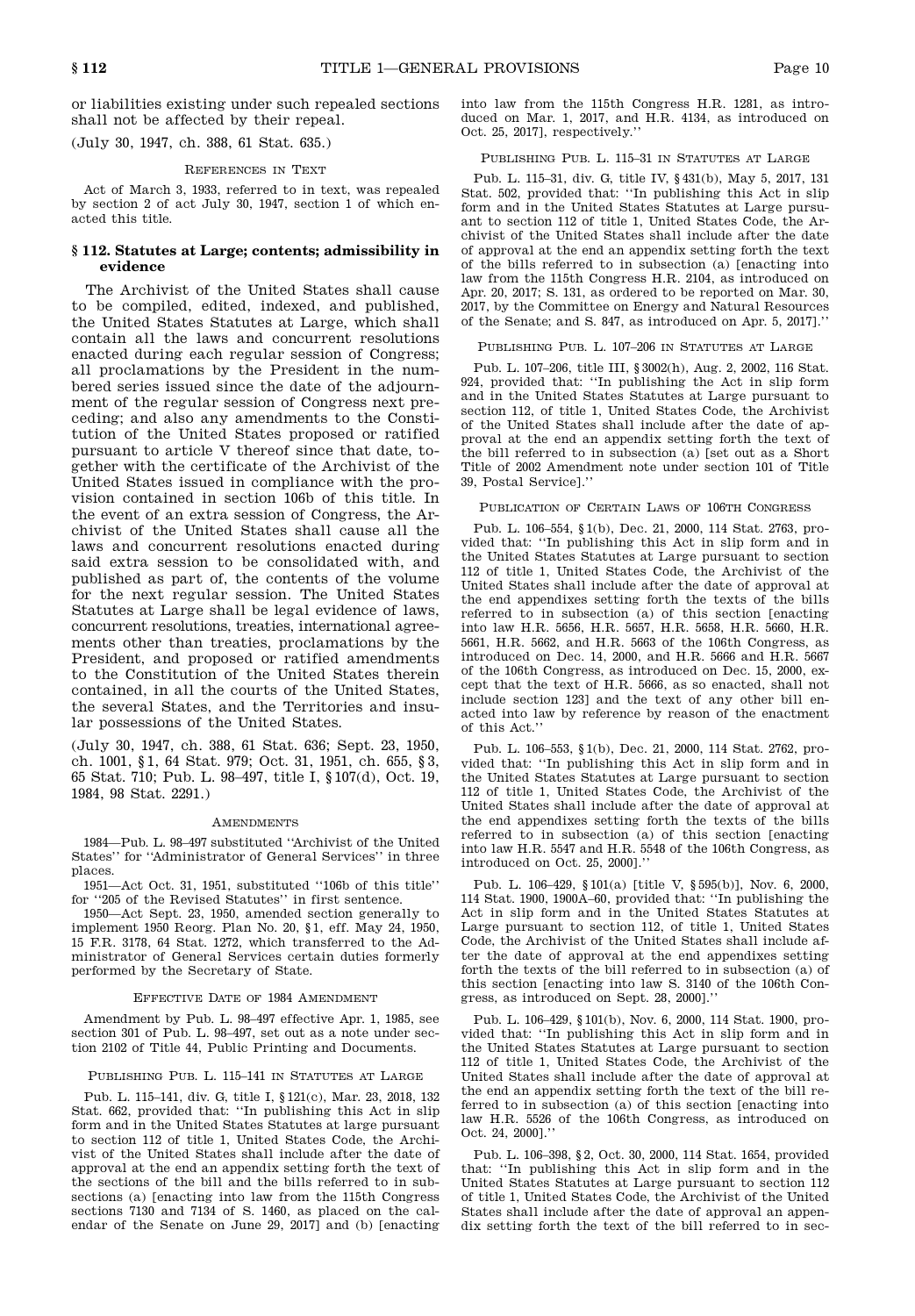tion 1 [enacting into law H.R. 5408 of the 106th Congress, as introduced on Oct. 6, 2000].'

Pub. L. 106–387, § 1(b), Oct. 28, 2000, 114 Stat. 1549, pro vided that: "In publishing this Act in slip form and in the United States Statutes at Large pursuant to section 112 of title 1, United States Code, the Archivist of the United States shall include after the date of approval at the end an appendix setting forth the text of the bill referred to in subsection (a) of this section [enacting into law H.R. 5426 of the 106th Congress, as introduced on Oct. 6, 2000].'

Pub. L. 106–377, § 1(b), Oct. 27, 2000, 114 Stat. 1441, pro vided that: "In publishing this Act in slip form and in the United States Statutes at Large pursuant to section 112 of title 1, United States Code, the Archivist of the United States shall include after the date of approval at the end appendixes setting forth the texts of the bills referred to in subsection (a) of this section [enacting into law H.R. 5482 and 5483 of the 106th Congress, as in troduced on Oct. 18, 2000]."

Pub. L. 106–346, § 101(b), Oct. 23, 2000, 114 Stat. 1356, provided that: "In publishing the Act in slip form and in the United States Statutes at Large pursuant to section 112 of title 1, United States Code, the Archivist of the United States shall include after the date of approval at the end an appendix setting forth the text of the bill referred to in subsection (a) of this section [enacting into law H.R. 5394 of the 106th Congress, as introduced on Oct. 5, 2000]."

Pub. L. 106–113, div. B, § 1000(b), Nov. 29, 1999, 113 Stat. 1536, provided that: "In publishing the Act in slip form and in the United States Statutes at Large pursuant to section 112, of title 1, United States Code, the Archivist of the United States shall include after the date of ap proval at the end appendixes setting forth the texts of the bills referred to in subsection (a) of this section [en acting into law H.R. 3421, H.R. 3422, H.R. 3423, H.R. 3424, H.R. 3425, H.R. 3426, H.R. 3427 (as amended), H.R. 3428, and S. 1948 of the 106th Congress, as introduced on Nov. 17, 1999]."

EFFECT OF REPEAL OF SECTION 73 OF ACT JAN. 12, 1895

This section and section 112a of this title as not affect ed by the repeal of section 73 of act Jan. 12, 1895, ch. 23, 28 Stat. 615, which related to the same subject matter, see section 56(i) of act Oct. 31, 1951, ch. 655, 65 Stat. 729.

# **§ 112a. United States Treaties and Other International Agreements; contents; admissibility in evidence**

(a) The Secretary of State shall cause to be compiled, edited, indexed, and published, begin ning as of January 1, 1950, a compilation entitled "United States Treaties and Other International Agreements," which shall contain all treaties to which the United States is a party that have been proclaimed during each calendar year, and all inter national agreements other than treaties to which the United States is a party that have been signed, proclaimed, or with reference to which any other final formality has been executed, during each calendar year. The said United States Treaties and Other International Agreements shall be le gal evidence of the treaties, international agree ments other than treaties, and proclamations by the President of such treaties and agreements, therein contained, in all the courts of the United States, the several States, and the Territories and insular possessions of the United States.

(b) The Secretary of State may determine that publication of certain categories of agreements is not required, if the following criteria are met:

(1) such agreements are not treaties which have been brought into force for the United States after having received Senate advice and consent pursuant to section 2(2) of Article II of the Con stitution of the United States;

(2) the public interest in such agreements is insufficient to justify their publication, because (A) as of the date of enactment of the Foreign Relations Authorization Act, Fiscal Years 1994 and 1995, the agreements are no longer in force, 1 (B) the agreements do not create private rights or duties, or establish standards intended to gov ern government action in the treatment of pri vate individuals; (C) in view of the limited or specialized nature of the public interest in such agreements, such interest can adequately be satisfied by an alternative means; or (D) the public disclosure of the text of the agreement would, in the opinion of the President, be prejudicial to the national security of the United States; and

(3) copies of such agreements (other than those in paragraph  $(2)(D)$ ), including certified copies where necessary for litigation or similar pur poses, will be made available by the Depart ment of State upon request.

(c) Any determination pursuant to subsection (b) shall be published in the Federal Register.

(d) The Secretary of State shall make publicly available through the Internet website of the Department of State each treaty or international agreement proposed to be published in the com pilation entitled "United States Treaties and Other International Agreements" not later than 180 days after the date on which the treaty or agreement enters into force.

(Added Sept. 23, 1950, ch. 1001, § 2, 64 Stat. 980; amended Pub. L. 103–236, title I, § 138, Apr. 30, 1994, 108 Stat. 397; Pub. L. 108–458, title VII, § 7121(a), Dec. 17, 2004, 118 Stat. 3807.)

# References in Text

The date of enactment of the Foreign Relations Au thorization Act, Fiscal Years 1994 and 1995, referred to in subsec. (b)(2)(A), is the date of enactment of Pub. L. 103–236, which was approved Apr. 30, 1994.

#### **AMENDMENTS**

2004—Subsec. (d). Pub. L. 108–458 added subsec. (d). 1994—Pub. L. 103–236 designated existing provisions as subsec. (a) and added subsecs. (b) and (c).

# Effective Date of 2004 Amendment

Pub. L. 108–458, title VII, § 7122, Dec. 17, 2004, 118 Stat. 3808, provided that: "Notwithstanding any other provi sion of this Act [see Tables for classification], this sub title [subtitle A (§§ 7101–7122) of title VII of Pub. L. 108–458, enacting sections 2228, 2732, 3922b, 4029, 7536a, and 7555 of Title 22, Foreign Relations and Intercourse, amending this section, section 112b of this title, section 1189 of Title 8, Aliens and Nationality, sections 2651a, 2656f, 4003, 7513, 7514, 7518, 7536, 7537, 7538, and 7554 of Title 22, and section 4605 of Title 50, War and National Defense, repealing section 2374 of Title 22, enacting provisions set out as notes under section 1189 of Title 8, sections 1431, 2451, 2452, 2651a, 2656, 2656f, 7501, 7511, 7513, 7514, and 7536 of Title 22, and section 4605 of Title 50, and amending provi sions set out as a note under section 112b of this title] shall take effect on the date of enactment of this Act [Dec. 17, 2004]."

Effect of Repeal of Section 73 of Act Jan. 12, 1895

This section and section 112 of this title as not affected by the repeal of section 73 of act Jan. 12, 1895, ch. 23, 28

 $1$  So in original. The comma probably should be a semicolon.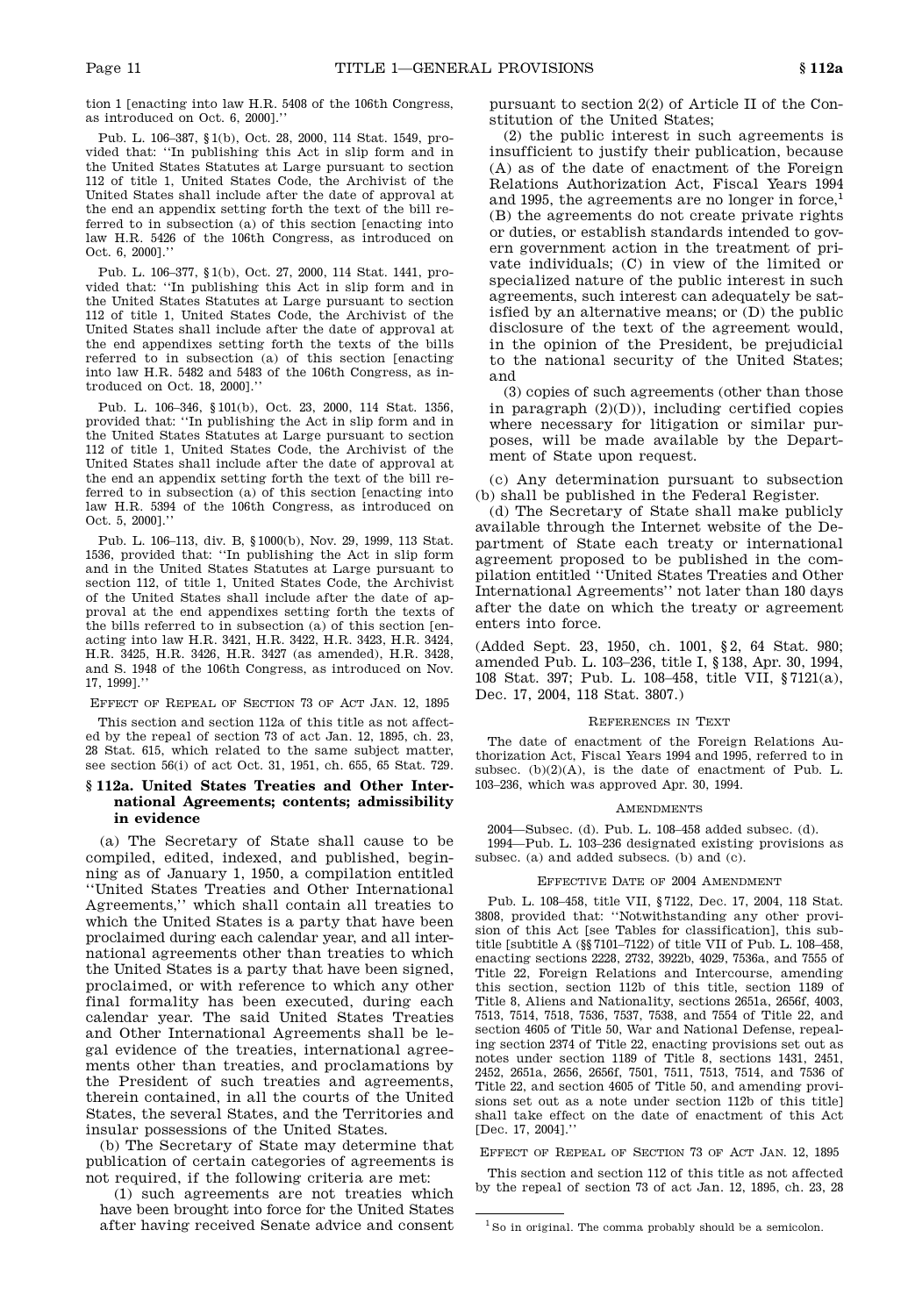Stat. 615, which related to the same subject matter, see section 56(i) of act Oct. 31, 1951, ch. 655, 65 Stat. 729.

#### WRITTEN REQUESTS FOR DOCUMENTS

Copies of United States Treaties and Other Internation al Agreements not available to Senators or Representa tives unless specifically requested by them, in writing, see Pub. L. 94–59, title VIII, § 801, July 25, 1975, 89 Stat. 296, set out as a note under section 1317 of Title 44, Public Printing and Documents.

# **§ 112b. United States international agreements; transmission to Congress**

(a) The Secretary of State shall transmit to the Congress the text of any international agree- $\frac{1001}{\text{mg}}$ ment (including the text of any oral international agreement, which agreement shall be reduced to writing), other than a treaty, to which the United States is a party as soon as practicable after such agreement has entered into force with respect to the United States but in no event later than sixty days thereafter. However, any such agreement the immediate public disclosure of which would, in the opinion of the President, be prejudicial to the national security of the United States shall not be so transmitted to the Congress but shall be transmitted to the Committee on Foreign Rela tions of the Senate and the Committee on Inter national Relations of the House of Representa tives under an appropriate injunction of secrecy to be removed only upon due notice from the Presi dent. Any department or agency of the United States Government which enters into any inter national agreement on behalf of the United States shall transmit to the Department of State the text of such agreement not later than twenty days after such agreement has been signed.

(b) Not later than March 1, 1979, and at yearly intervals thereafter, the President shall, under his own signature, transmit to the Speaker of the House of Representatives and the chairman of the Committee on Foreign Relations of the Senate a report with respect to each international agree ment which, during the preceding year, was trans mitted to the Congress after the expiration of the 60-day period referred to in the first sentence of subsection (a), describing fully and completely the reasons for the late transmittal.

(c) Notwithstanding any other provision of law, an international agreement may not be signed or otherwise concluded on behalf of the United States without prior consultation with the Secretary of State. Such consultation may encompass a class of agreements rather than a particular agreement.

(d)(1) The Secretary of State shall annually sub mit to Congress a report that contains an index of all international agreements, listed by coun try, date, title, and summary of each such agree ment (including a description of the duration of activities under the agreement and the agreement itself), that the United States—

(A) has signed, proclaimed, or with reference to which any other final formality has been ex ecuted, or that has been extended or otherwise modified, during the preceding calendar year; and

(B) has not been published, or is not proposed to be published, in the compilation entitled "United States Treaties and Other Internation al Agreements".

(2) The report described in paragraph (1) may be submitted in classified form.

(e)(1) Subject to paragraph (2), the Secretary of State shall determine for and within the execu tive branch whether an arrangement constitutes an international agreement within the meaning of this section.

(2)(A) An arrangement shall constitute an inter national agreement within the meaning of this section (other than subsection (c)) irrespective of the duration of activities under the arrangement or the arrangement itself.

(B) Arrangements that constitute an interna tional agreement within the meaning of this sec tion (other than subsection (c)) include the follow-

(i) A bilateral or multilateral counterterrorism agreement.

(ii) A bilateral agreement with a country that is subject to a determination under section  $6(j)(1)(A)^1$  of the Export Administration Act of 1979 (50 U.S.C. App. 2405(j)(1)(A)), section 620A(a) of the Foreign Assistance Act of 1961 (22 U.S.C. 2371(a)), or section 40(d) of the Arms Export Control Act (22 U.S.C. 2780(d)).

(f) The President shall, through the Secretary of State, promulgate such rules and regulations as may be necessary to carry out this section.

(Added Pub. L. 92–403, § 1, Aug. 22, 1972, 86 Stat. 619; amended Pub. L. 95–45, § 5, June 15, 1977, 91 Stat. 224; Pub. L. 95–426, title VII, § 708, Oct. 7, 1978, 92 Stat. 993; Pub. L. 103–437, § 1, Nov. 2, 1994, 108 Stat. 4581; Pub. L. 108–458, title VII, § 7121(b)– (d), Dec. 17, 2004, 118 Stat. 3807, 3808.)

#### References in Text

Section  $6(j)(1)(A)$  of the Export Administration Act of 1979, referred to in subsec.  $(e)(2)(B)(ii)$ , which was classified to section  $2405(j)(1)(A)$  of the former Appendix to Title 50, War and National Defense, prior to editorial re classification and renumbering as section  $4605(j)(1)(A)$  of Title 50, was repealed by Pub. L. 115–232, div. A, title XVII, § 1766(a), Aug. 13, 2018, 132 Stat. 2232.

# **AMENDMENTS**

2004—Subsec. (a). Pub. L. 108–458, § 7121(b), substituted "Committee on International Relations" for "Committee on Foreign Affairs".

Subsec. (d). Pub. L. 108–458, § 7121(c), added subsec. (d). Former subsec. (d) redesignated (e).

Subsec. (e). Pub. L. 108–458, § 7121(d), designated existing provisions as par. (1), substituted "Subject to para graph (2), the Secretary of State" for "The Secretary of State", and added par. (2).

Pub. L. 108-458,  $$7121(c)(1)$ , redesignated subsec. (d) as (e). Former subsec. (e) redesignated (f).

Subsec. (f). Pub. L. 108–458, § 7121(c)(1), redesignated subsec. (e) as (f).

1994—Subsec. (a). Pub. L. 103–437 substituted "Commit tee on Foreign Affairs" for "Committee on International Relations".

1978—Pub. L. 95–426 designated existing provisions as subsec. (a), inserted "(including the text of any oral international agreement, which agreement shall be reduced to writing)", and added subsecs. (b) to (e).

1977—Pub. L. 95–45 substituted "Committee on Interna tional Relations of the House of Representatives" for "Committee on Foreign Affairs of the House of Repre sentatives" and inserted requirement that any depart ment or agency of the United States Government which enters into any international agreement on behalf of the United States transmit to the Department of State the

<sup>&</sup>lt;sup>1</sup> See References in Text note below.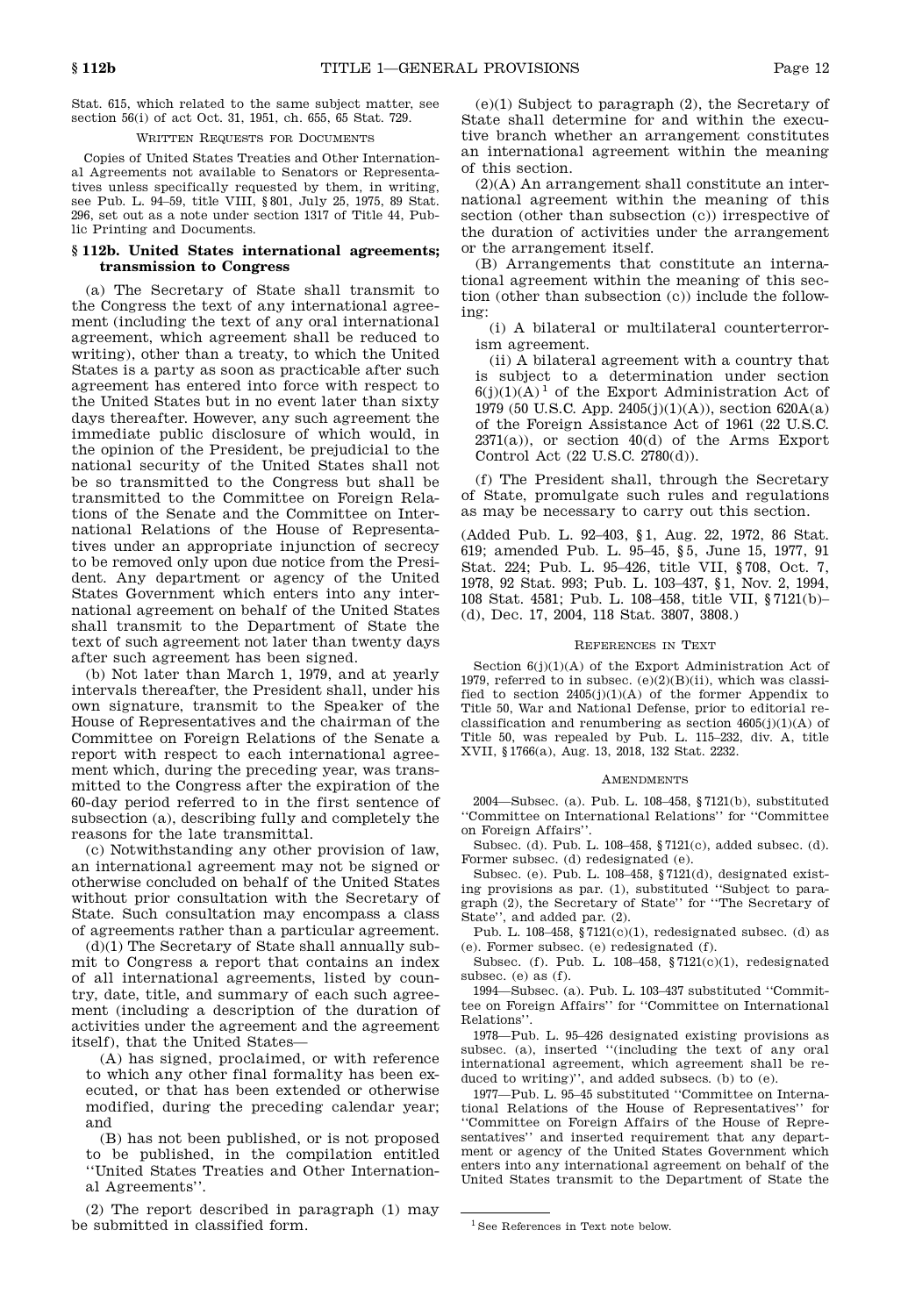Sec.

text of such agreement not later than twenty days after the agreement has been signed.

#### Change of Name

Committee on International Relations of House of Rep resentatives changed to Committee on Foreign Affairs of House of Representatives by House Resolution No. 6, One Hundred Tenth Congress, Jan. 5, 2007.

# SHORT TITLE

This section is popularly known as the Case-Zablocki Act.

#### Termination of Reporting Requirements

For termination, effective May 15, 2000, of provisions of law requiring submittal to Congress of any annual, semi annual, or other regular periodic report listed in House Document No. 103–7 (in which the report required by sub sec. (b) of this section is listed on page 38), see section 3003 of Pub. L. 104–66, as amended, set out as a note un der section 1113 of Title 31, Money and Finance.

#### **ENFORCEMENT**

Pub. L. 100–204, title I, § 139, Dec. 22, 1987, 101 Stat. 1347, as amended by Pub. L. 108–458, title VII,  $\frac{87121}{6}$ , Dec. 17, Sec. 201. 2004, 118 Stat. 3808, provided that:

"(a) RESTRICTION ON USE OF FUNDS.—If any international agreement, whose text is required to be transmit ted to the Congress pursuant to the first sentence of subsection (a) of section 112b of title 1, United States Code (commonly referred to as the 'Case-Zablocki Act'), is not so transmitted within the 60-day period specified in that sentence, then no funds authorized to be appro priated by this or any other Act shall be available after the end of that 60-day period to implement that agree ment until the text of that agreement has been so trans mitted.

"(b) EFFECTIVE DATE.—Subsection (a) shall take effect 60 days after the date of enactment of the 911 [probably means 9/11] Commission Implementation Act of 2004 [Dec. 17, 2004] and shall apply during fiscal years 2005, 2006, and 2007

# **§ 113. "Little and Brown's" edition of laws and treaties; slip laws; Treaties and Other International Acts Series; admissibility in evidence**

The edition of the laws and treaties of the United States, published by Little and Brown, and the publications in slip or pamphlet form of the laws<br>of the United States issued under the authority of  $^{205}$ of the United States issued under the authority of the Archivist of the United States, and the Trea ties and Other International Acts Series issued under the authority of the Secretary of State shall be competent evidence of the several public and  $_{207}$ private Acts of Congress, and of the treaties, inter national agreements other than treaties, and proclamations by the President of such treaties and international agreements other than treaties, as the case may be, therein contained, in all the courts of law and equity and of maritime juris diction, and in all the tribunals and public offices of the United States, and of the several States, without any further proof or authentication there of.

(July 30, 1947, ch. 388, 61 Stat. 636; Pub. L. 89–497, § 1, July 8, 1966, 80 Stat. 271; Pub. L. 98–497, title I, § 107(d), Oct. 19, 1984, 98 Stat. 2291.)

#### **AMENDMENTS**

1984—Pub. L. 98–497 substituted "Archivist of the United States" for "Administrator of General Services".

1966—Pub. L. 89–497 made slip laws and the Treaties and Other International Acts Series competent legal evidence of the several acts of Congress and the treaties and other international agreements contained therein.

# Effective Date of 1984 Amendment

Amendment by Pub. L. 98–497 effective Apr. 1, 1985, see section 301 of Pub. L. 98–497, set out as a note under sec tion 2102 of Title 44, Public Printing and Documents.

# **§ 114. Sealing of instruments**

In all cases where a seal is necessary by law to any commission, process, or other instrument pro vided for by the laws of Congress, it shall be lawful to affix the proper seal by making an impres sion therewith directly on the paper to which such seal is necessary; which shall be as valid as if made on wax or other adhesive substance.

(July 30, 1947, ch. 388, 61 Stat. 636.)

# **CHAPTER 3—CODE OF LAWS OF UNITED STATES AND SUPPLEMENTS; DISTRICT OF COLUMBIA CODE AND SUPPLEMENTS**

- Publication and distribution of Code of Laws of United States and Supplements and District of Columbia Code and Supplements.
	- (a) Publishing in slip or pamphlet form or in Statutes at Large.
	- (b) Curtailing number of copies published. (c) Dispensing with publication of more than
	- one Supplement for each Congress. Preparation and publication of Codes and Sup
		- plements.
			- (a) Cumulative Supplements to Code of Laws of United States for each session of Congress.
			- (b) Cumulative Supplement to District of Columbia Code for each session of Con gress.
- (c) New editions of Codes and Supplements. 203. District of Columbia Code; preparation and
	- publication; cumulative supplements.
		- Codes and Supplements as evidence of the laws of United States and District of Columbia; ci tation of Codes and Supplements.
			- (a) United States Code.
			- (b) District of Columbia Code.
			- (c) District of Columbia Code; citation.
			- (d) Supplements to Codes; citation.
			- (e) New edition of Codes; citation.
	- 205. Codes and Supplement; where printed; form and style; ancillaries.
	- Bills and resolutions of Committee on the Judiciary of House of Representatives; form and style; ancillaries; curtailment of copies.
	- 207. Copies of acts and resolutions in slip form; addi tional number printed for Committee on the Judiciary of House of Representatives.
	- Delegation of function of Committee on the Judiciary to other agencies; printing, etc., un der direction of Joint Committee on Printing. 1
	- 209. Copies of Supplements to Code of Laws of United States and of District of Columbia Code and Supplements; conclusive evidence of original.
- 210. Distribution of Supplements to Code of Laws of United States and of District of Columbia Code and Supplements; slip and pamphlet copies.
- 211. Copies to Members of Congress.<br>212. Additional distribution at each
- Additional distribution at each new Congress.
- 213. Appropriation for preparing and editing supple ments.

 $1$  So in original. Does not conform to section catchline.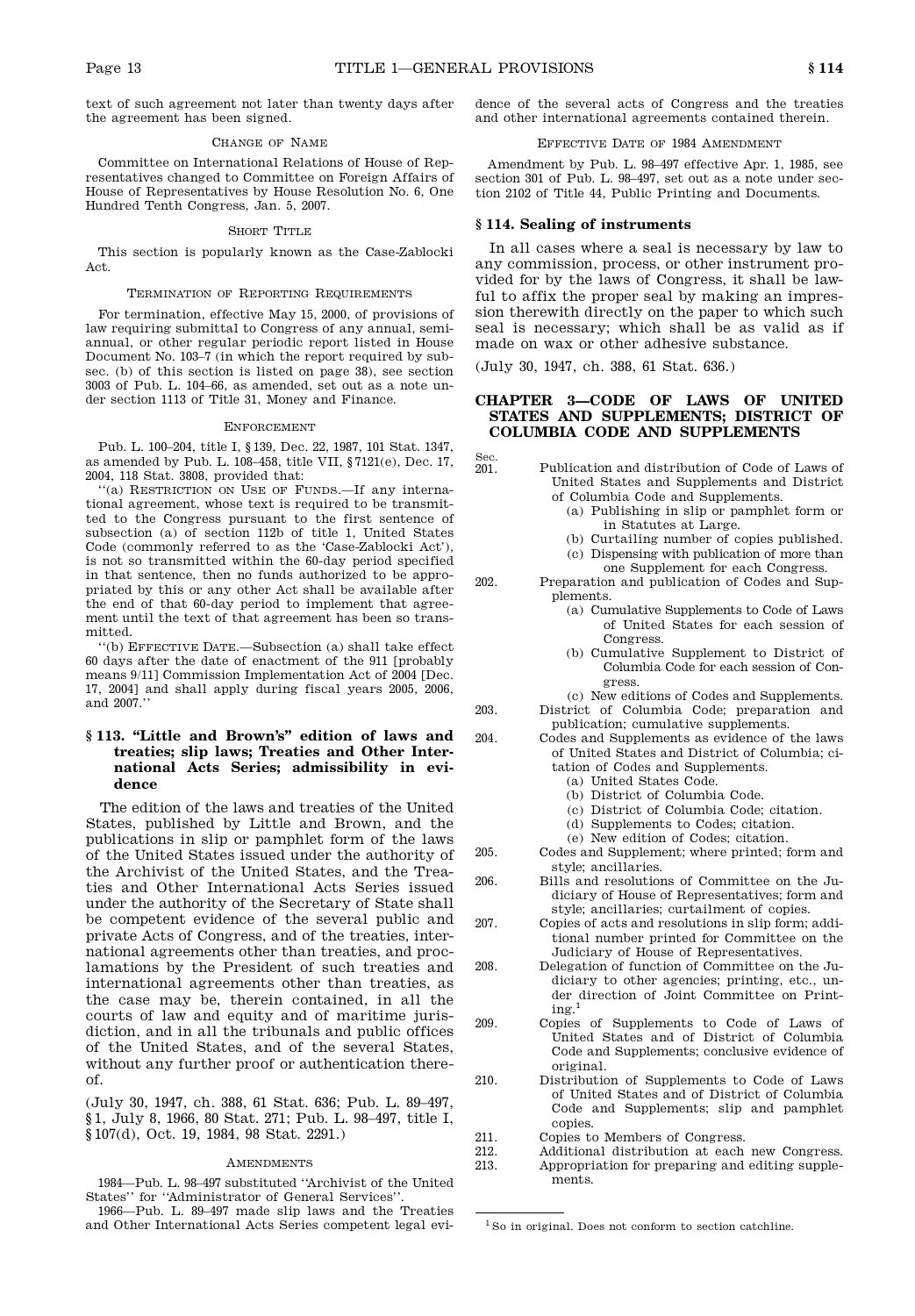# **§ 201. Publication and distribution of Code of Laws of United States and Supplements and District of Columbia Code and Supplements**

# In order to avoid duplication and waste—

(a) Publishing in slip or pamphlet form or in Statutes at Large.—Publication in slip or pam phlet form or in the Statutes at Large of any of the volumes or publications enumerated in sec tions 202 and 203 of this title, shall, in event of enactment, be dispensed with whenever the Com mittee on the Judiciary of the House of Repre sentatives so directs the Archivist of the United States;

(b) Curtailing number of copies published.—Cur tailment of the number provided by law to be printed and distributed of the volumes or publica tions enumerated in sections 202 and 203 of this title may be directed by such committee, except that the Director of the Government Publishing Office shall print such numbers as are necessary for depository library distribution and for sale; and

(c) Dispensing with publication of more than one Supplement for each Congress.—Such commit tee may direct that the printing and distribution of any supplement to the Code of Laws of the United States or to the Code of the District of Columbia be dispensed with entirely, except that there shall be printed and distributed for each Congress at least one supplement to each such code, containing the legislation of such Congress.

(July 30, 1947, ch. 388, 61 Stat. 637; Sept. 3, 1954, ch. 1263, § 1, 68 Stat. 1226; Pub. L. 98–497, title I, § 107(d), Oct. 19, 1984, 98 Stat. 2291; Pub. L. 113-235, div. H, title I, § 1301(d), Dec. 16, 2014, 128 Stat. 2537.)

#### **AMENDMENTS**

1984—Subsec. (a). Pub. L. 98–497 substituted "Archivist of the United States" for "Administrator of General Services".

1954—Subsec. (a). Act Sept. 3, 1954, substituted "Administrator of General Services" for "Secretary of State".

#### Change of Name

"Director of the Government Publishing Office" sub stituted for "Public Printer" in subsec. (b) on authority of section 1301(d) of Pub. L. 113–235, set out as a note un der section 301 of Title 44, Public Printing and Docu ments.

# Effective Date of 1984 Amendment

Amendment by Pub. L. 98–497 effective Apr. 1, 1985, see section 301 of Pub. L. 98–497, set out as a note under sec tion 2102 of Title 44, Public Printing and Documents.

# **§ 202. Preparation and publication of Codes and Supplements**

There shall be prepared and published under the supervision of the Committee on the Judiciary of the House of Representatives—

(a) Cumulative Supplements to Code of Laws of United States for each session of Congress.—A sup plement for each session of the Congress to the then current edition of the Code of Laws of the United States, cumulatively embracing the legislation of the then current supplement, and cor recting errors in such edition and supplement;

(b) Cumulative Supplement to District of Columbia Code for each session of Congress.—A sup plement for each session of the Congress to the then current edition of the Code of the District of Columbia, cumulatively embracing the legislation of the then current supplement, and correcting errors in such edition and supplement;

(c) New editions of Codes and Supplements.— New editions of the Code of Laws of the United States and of the Code of the District of Colum bia, correcting errors and incorporating the then current supplement. In the case of each code new editions shall not be published oftener than once in each five years. Copies of each such edition shall be distributed in the same manner as pro vided in the case of supplements to the code of which it is a new edition. Supplements published after any new edition shall not contain the legislation of supplements published before such new edition.

# (July 30, 1947, ch. 388, 61 Stat. 637.)

# Cross References

Council of the District of Columbia, functions respecting, see section 2 of Pub. L. 94–386, Aug. 14, 1976, 90 Stat. 1170, set out as a note under section 285b of Title 2, The Congress.

Office of the Law Revision Counsel, functions respecting preparation, revision, publication, etc., see section 285b of Title 2.

# **§ 203. District of Columbia Code; preparation and publication; cumulative supplements**

The Committee on the Judiciary of the House of Representatives is authorized to print bills to codify, revise, and reenact the general and per manent laws relating to the District of Columbia and cumulative supplements thereto, similar in style, respectively, to the Code of Laws of the United States, and supplements thereto, and to so continue until final enactment thereof in both Houses of the Congress of the United States.

(July 30, 1947, ch. 388, 61 Stat. 638.)

#### Commission on Revision of the Criminal Laws of THE DISTRICT OF COLUMBIA

Pub. L. 90–226, title X, Dec. 27, 1967, 81 Stat. 742, pro vided for creation and operation of a commission to study and make recommendations with reference to a revised code of criminal law and procedure for the District of Columbia, prior to repeal by Pub. L. 91–358, title VI, § 601, July 29, 1970, 84 Stat. 667, as amended by Pub. L. 91–530, § 2(b)(1), Dec. 7, 1970, 84 Stat. 1390.

#### Cross References

Council of the District of Columbia, functions respecting, see section 2 of Pub. L. 94–386, Aug. 14, 1976, 90 Stat. 1170, set out as a note under section 285b of Title 2, The Congress.

Office of the Law Revision Counsel, functions respecting, see section 285b of Title 2.

# **§ 204. Codes and Supplements as evidence of the laws of United States and District of Columbia; citation of Codes and Supplements**

In all courts, tribunals, and public offices of the United States, at home or abroad, of the Dis trict of Columbia, and of each State, Territory, or insular possession of the United States—

(a) United States Code.—The matter set forth in the edition of the Code of Laws of the United States current at any time shall, together with the then current supplement, if any, establish pri ma facie the laws of the United States, general and permanent in their nature, in force on the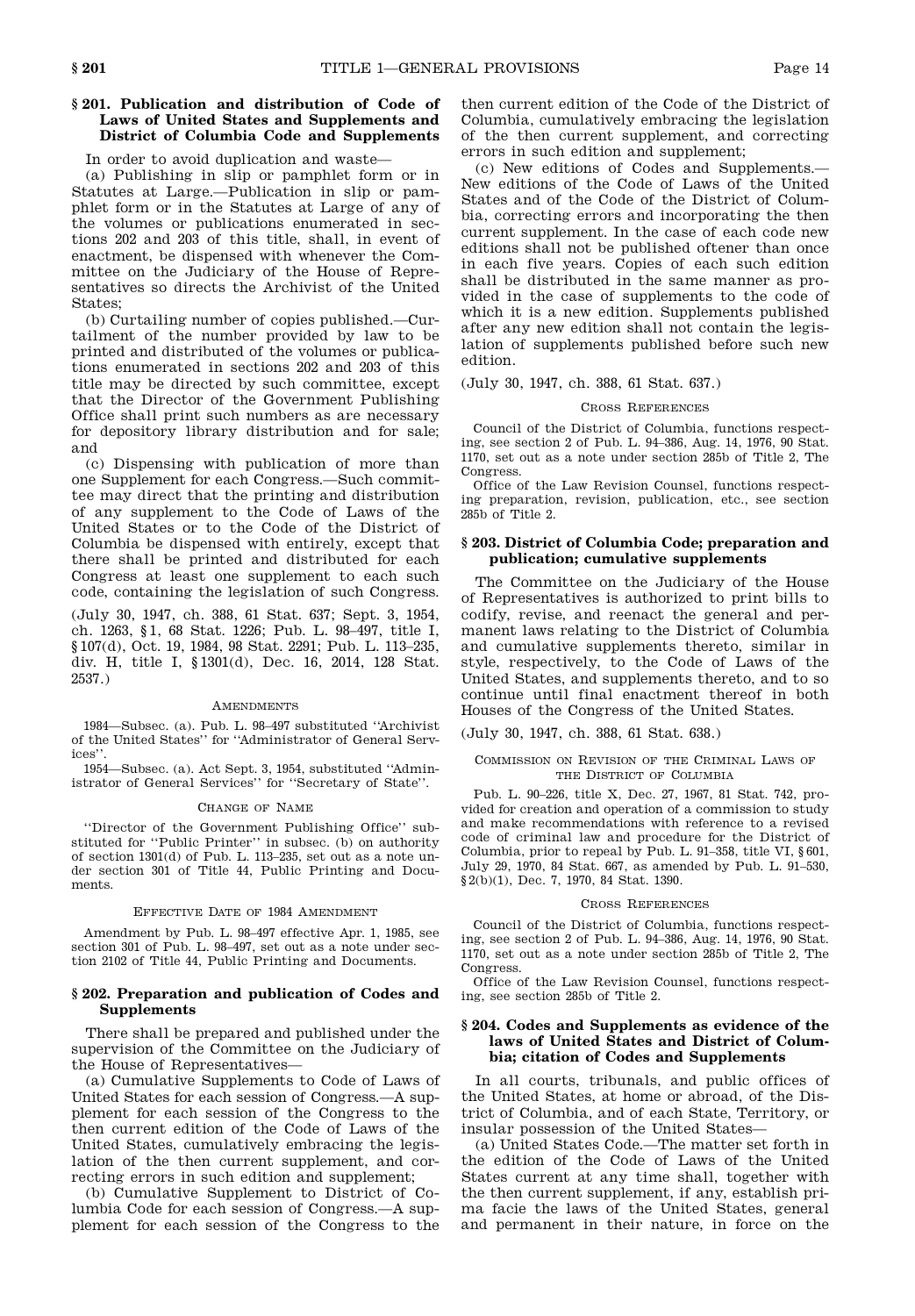day preceding the commencement of the session following the last session the legislation of which is included: *Provided, however*, That whenever titles of such Code shall have been enacted into positive law the text thereof shall be legal evidence of the laws therein contained, in all the courts of the United States, the several States, and the Terri tories and insular possessions of the United States.

(b) District of Columbia Code.—The matter set forth in the edition of the Code of the District of Columbia current at any time shall, together with the then current supplement, if any, establish pri ma facie the laws, general and permanent in their nature, relating to or in force in the District of Columbia on the day preceding the commence ment of the session following the last session the legislation of which is included, except such laws as are of application in the District of Columbia by reason of being laws of the United States gen eral and permanent in their nature.

(c) District of Columbia Code; citation.—The Code of the District of Columbia may be cited as "D.C. Code".

(d) Supplements to Codes; citation.—Supplements to the Code of Laws of the United States and to the Code of the District of Columbia may be cit-<br>ed, respectively, as "U.S.C., Sup. ", and "D.C. ed, respectively, as "U.S.C., Sup. Code, Sup. ", the blank in each case being filled with Roman figures denoting the number of the supplement.

(e) New edition of Codes; citation.—New editions of each of such codes may be cited, respectively, as "U.S.C., ed.", and "D.C. Code, ed.", the blank in each case being filled with figures de noting the last year the legislation of which is in cluded in whole or in part.

(July 30, 1947, ch. 388, 61 Stat. 638.)

United States Code Titles as Positive Law

The following titles of the United States Code were en acted into positive law by the acts enumerated below:

Title 1, General Provisions—Act July 30, 1947, ch. 388, § 1, 61 Stat. 633.

Title 3, The President—Act June 25, 1948, ch. 644, § 1, 62 Stat. 672.

Title 4, Flag and Seal, Seat of Government, and the States—Act July 30, 1947, ch. 389, § 1, 61 Stat. 641.

Title 5, Government Organization and Employees—Pub. L. 89–554, § 1, Sept. 6, 1966, 80 Stat. 378.

Title 9, Arbitration—Act July 30, 1947, ch. 392, § 1, 61 Stat. 669.

Title 10, Armed Forces—Act Aug. 10, 1956, ch. 1041, § 1, 70A Stat. 1.

Title 11, Bankruptcy—Pub. L. 95–598, title I, § 101, Nov. 6, 1978, 92 Stat. 2549.

Title 13, Census—Act Aug. 31, 1954, ch. 1158, 68 Stat. 1012.

Title 14, Coast Guard—Act Aug. 4, 1949, ch. 393, § 1, 63 Stat. 495.

Title 17, Copyrights—Act July 30, 1947, ch. 391, § 1, 61 Stat. 652, as amended Oct. 19, 1976, Pub. L. 94–553, title I,

§ 101, 90 Stat. 2541.

Title 18, Crimes and Criminal Procedure—Act June 25, 1948, ch. 645, § 1, 62 Stat. 683.

Title 23, Highways—Pub. L. 85–767, § 1, Aug. 27, 1958, 72 Stat. 885.

Title 28, Judiciary and Judicial Procedure—Act June 25, 1948, ch. 646, § 1, 62 Stat. 869.

Title 31, Money and Finance—Pub. L. 97–258, § 1, Sept. 13, 1982, 96 Stat. 877.

Title 32, National Guard—Act Aug. 10, 1956, ch. 1041, § 2, 70A Stat. 596.

Title 34, Navy—See Title 10, Armed Forces.

Title 35, Patents—Act July 19, 1952, ch. 950, § 1, 66 Stat. 792.

Title 36, Patriotic and National Observances, Ceremo nies, and Organizations—Pub. L. 105–225, § 1, Aug. 12, 1998, 112 Stat. 1253.

Title 37, Pay and Allowances of the Uniformed Services—Pub. L. 87–649, § 1, Sept. 7, 1962. 76 Stat. 451.

Title 38, Veterans' Benefits—Pub. L. 85–857, § 1, Sept. 2, 1958, 72 Stat. 1105.

Title 39, Postal Service—Pub. L. 86–682, § 1, Sept. 2, 1960, 74 Stat. 578, as revised Pub. L. 91–375, § 2, Aug. 12, 1970, 84 Stat. 719.

Title 40, Public Buildings, Property, and Works—Pub. L. 107–217, § 1, Aug. 21, 2002, 116 Stat. 1062.

Title 41, Public Contracts—Pub. L. 111–350, § 3, Jan. 4, 2011, 124 Stat. 3677.

Title 44, Public Printing and Documents—Pub. L. 90–620, § 1, Oct. 22, 1968, 82 Stat. 1238.

Title 46, Shipping—Pub. L. 98–89, § 1, Aug. 26, 1983, 97 Stat. 500; Pub. L. 99–509, title V, subtitle B, § 5101, Oct. 21, 1986, 100 Stat. 1913; Pub. L. 100–424, § 6, Sept. 9, 1988, 102 Stat. 1591; Pub. L. 100–710, title I, § 102, Nov. 23, 1988, 102 Stat. 4738; Pub. L. 109–304, Oct. 6, 2006, 120 Stat. 1485.

Title 49, Transportation—Pub. L. 95–473, § 1, Oct. 17, 1978, 92 Stat. 1337; Pub. L. 97–449, § 1, Jan. 12, 1983, 96 Stat. 2413; Pub. L. 103–272, § 1, July 5, 1994, 108 Stat. 745.

Title 51, National and Commercial Space Programs— Pub. L. 111–314, § 3, Dec. 18, 2010, 124 Stat. 3328.

Title 54, National Park Service and Related Programs— Pub. L. 113–287, § 3, Dec. 19, 2014, 128 Stat. 3094.

#### TITLE 26, INTERNAL REVENUE CODE

The Internal Revenue Code of 1954 was enacted in the form of a separate code by act Aug. 16, 1954, ch. 736, 68A Stat. 1. Pub. L. 99–514, § 2(a), Oct. 22, 1986, 100 Stat. 2095, provided that the Internal Revenue Title enacted Aug. 16, 1954, as heretofore, hereby, or hereafter amended, may be cited as the "Internal Revenue Code of 1986". The sec tions of Title 26, United States Code, are identical to the sections of the Internal Revenue Code.

# **§ 205. Codes and Supplement; where printed; form and style; ancillaries**

The publications provided for in sections 202, 203 of this title shall be printed at the Government Publishing Office and shall be in such form and style and with such ancillaries as may be pre scribed by the Committee on the Judiciary of the House of Representatives. The Librarian of Con gress is directed to cooperate with such commit tee in the preparation of such ancillaries. Such publications shall be furnished with such thumb insets and other devices to distinguish parts, with such facilities for the insertion of additional mat ter, and with such explanatory and advertising slips, and shall be printed on such paper and bound in such material, as may be prescribed by such committee.

(July 30, 1947, ch. 388, 61 Stat. 639; Pub. L. 113–235, div. H, title I, § 1301(b), Dec. 16, 2014, 128 Stat. 2537.)

#### Change of Name

"Government Publishing Office" substituted for "Gov ernment Printing Office" in text on authority of section 1301(b) of Pub. L. 113–235, set out as a note preceding sec tion 301 of Title 44, Public Printing and Documents.

# **§ 206. Bills and resolutions of Committee on the Judiciary of House of Representatives; form and style; ancillaries; curtailment of copies**

All bills and resolutions relating to the revision of the laws referred to or reported by the Com mittee on the Judiciary of the House of Repre-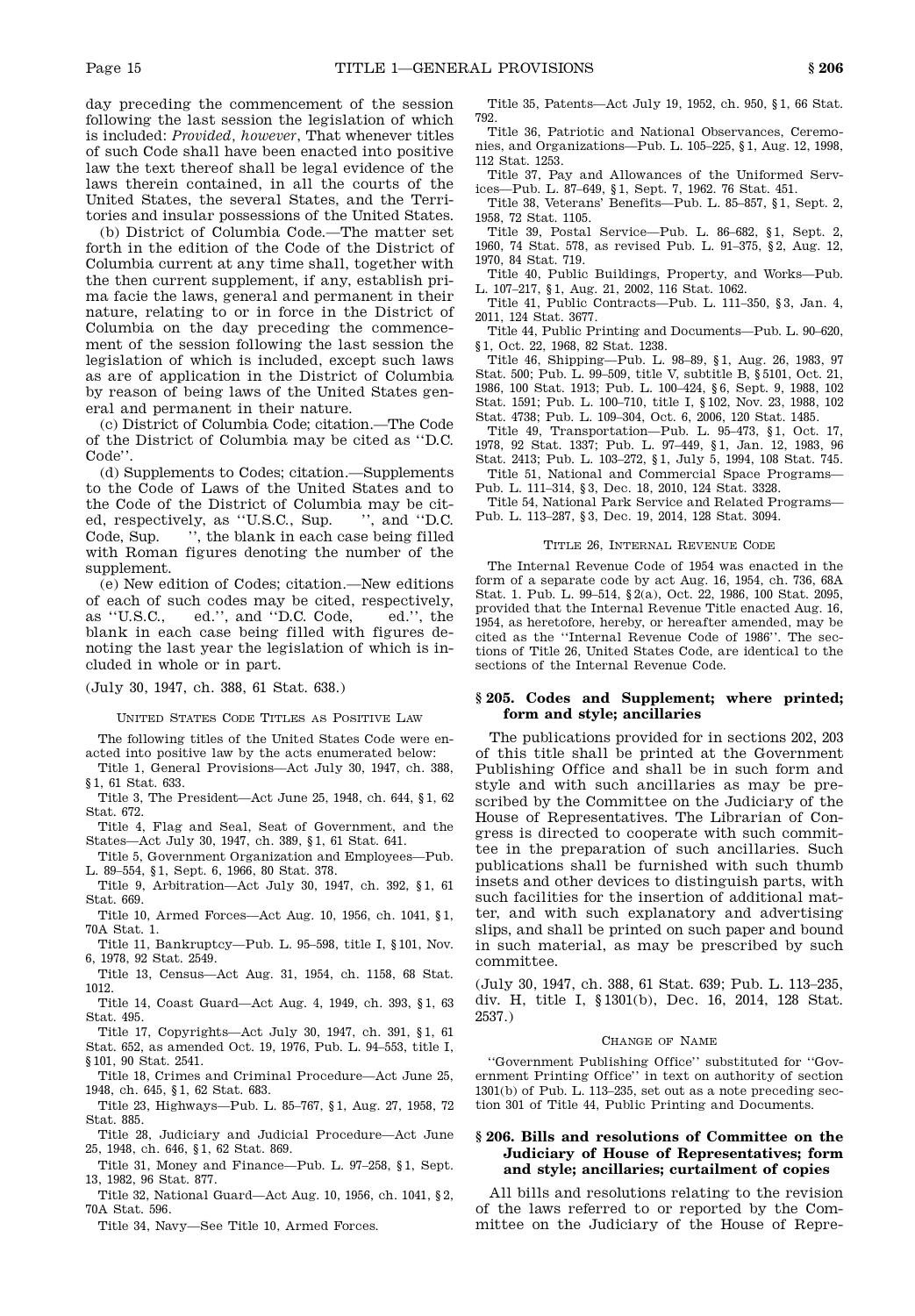sentatives shall be printed in such form and style, and with such ancillaries, as such committee may prescribe as being economical and suitable, to so continue until final enactment thereof in both Houses of Congress; and such committee may also curtail the number of copies of such bills to be printed in the various parliamentary stages in the House of Representatives.

(July 30, 1947, ch. 388, 61 Stat. 639.)

# **§ 207. Copies of acts and resolutions in slip form; additional number printed for Committee on the Judiciary of House of Representatives**

The Director of the Government Publishing Office is directed to print, in addition to the num ber provided by existing law, and, as soon as print ed, to distribute in such manner as the Commit tee on the Judiciary of the House of Representa tives shall determine, twenty copies in slip form of each public Act and joint resolution.

(July 30, 1947, ch. 388, 61 Stat. 639; Pub. L. 113–235, div. H, title I, § 1301(d), Dec. 16, 2014, 128 Stat. 2537.)

# Change of Name

"Director of the Government Publishing Office" sub stituted for "Public Printer" in text on authority of sec tion 1301(d) of Pub. L. 113–235, set out as a note under section 301 of Title 44, Public Printing and Documents.

# **§ 208. Delegation of function of Committee on the Judiciary to other agencies; printing, and so forth, under direction of Joint Committee on Printing**

The functions vested by sections 201, 202, 204–207 of this title in the Committee on the Judiciary of the House of Representatives may from time to time be vested in such other agency as the Con gress may by concurrent resolution provide: *Pro vided*, That the printing, binding, and distribution of the volumes and publications enumerated in sections 202, 203 of this title shall be done under the direction of the Joint Committee on Printing.

(July 30, 1947, ch. 388, 61 Stat. 639.)

# **§ 209. Copies of Supplements to Code of Laws of United States and of District of Columbia Code and Supplements; conclusive evidence of original**

Copies of the Code of Laws relating to the Dis trict of Columbia and copies of the supplements provided for by sections 202 and 203 of this title printed at the Government Publishing Office and bearing its imprint, shall be conclusive evidence of the original of such code and supplements in the custody of the Administrator of General Services.

(July 30, 1947, ch. 388, 61 Stat. 639; Sept. 3, 1954, ch. 1263, § 2, 68 Stat. 1226; Pub. L. 113–235, div. H, title I, § 1301(b), Dec. 16, 2014, 128 Stat. 2537.)

# **AMENDMENTS**

1954—Act Sept. 3, 1954, substituted "Administrator of General Services" for "Secretary of State".

#### Change of Name

"Government Publishing Office" substituted for "Gov ernment Printing Office" in text on authority of section  $1301(b)$  of Pub. L. 113–235, set out as a note preceding section 301 of Title 44, Public Printing and Documents.

# **§ 210. Distribution of Supplements to Code of Laws of United States and of District of Columbia Code and Supplements; slip and pamphlet copies**

Copies of the Code of Laws relating to the Dis trict of Columbia, and of the supplements pro vided for by sections 202, 203 of this title shall be distributed by the Superintendent of Documents in the same manner as bound volumes of the Stat utes at Large: *Provided*, That no slip or pamphlet copies of the Code of Laws relating to the Dis trict of Columbia, and of the supplements pro vided for by sections 202, 203 of this title need be printed or distributed.

(July 30, 1947, ch. 388, 61 Stat. 640.)

# Cross References

Distribution of Statutes at Large, see section 728 of Title 44, Public Printing and Documents.

# **§ 211. Copies to Members of Congress**

In addition to quotas provided for by section 210 of this title there shall be printed, published, and distributed of the Code of Laws relating to the District of Columbia with tables, index, and other ancillaries, suitably bound and with thumb in serts and other convenient devices to distinguish the parts, and of the supplements to both codes as provided for by sections 202, 203 of this title, ten copies of each for each Member of the Senate and House of Representatives of the Congress in which the original authorized publication is made, for his use and distribution, and in addition for the Committee on the Judiciary of the House of Representatives and the Committee on the Judici ary of the Senate a number of bound copies of each equal to ten times the number of members of such committees, and one bound copy of each for the use of each committee of the Senate and House of Representatives.

(July 30, 1947, ch. 388, 61 Stat. 640.)

# Limitation on Copies of New Editions for House of **REPRESENTATIVES**

Pub. L. 92–342, § 101, July 10, 1972, 86 Stat. 447, provided that: "Hereafter, appropriations for authorized printing and binding for the Congress shall not be available under the authority of the Act of July 30, 1947 (1 U.S.C. 211) for the printing, publication, and distribution of more than two copies of new editions of the Code of Laws of the United States and of the Code of the District of Colum bia for each Member of the House of Representatives."

#### WRITTEN REQUESTS FOR DOCUMENTS

Copies of District of Columbia Code and Supplements not available to Senators or Representatives unless spe cifically requested by them, in writing, see Pub. L. 94–59, title VIII, § 801, July 25, 1975, 89 Stat. 296, set out as a note under section 1317 of Title 44, Public Printing and Documents.

# **§ 212. Additional distribution at each new Congress**

In addition the Superintendent of Documents shall, at the beginning of the first session of each Congress, supply to each Senator and Represent ative in such Congress, who may in writing apply for the same, one copy each of the Code of Laws